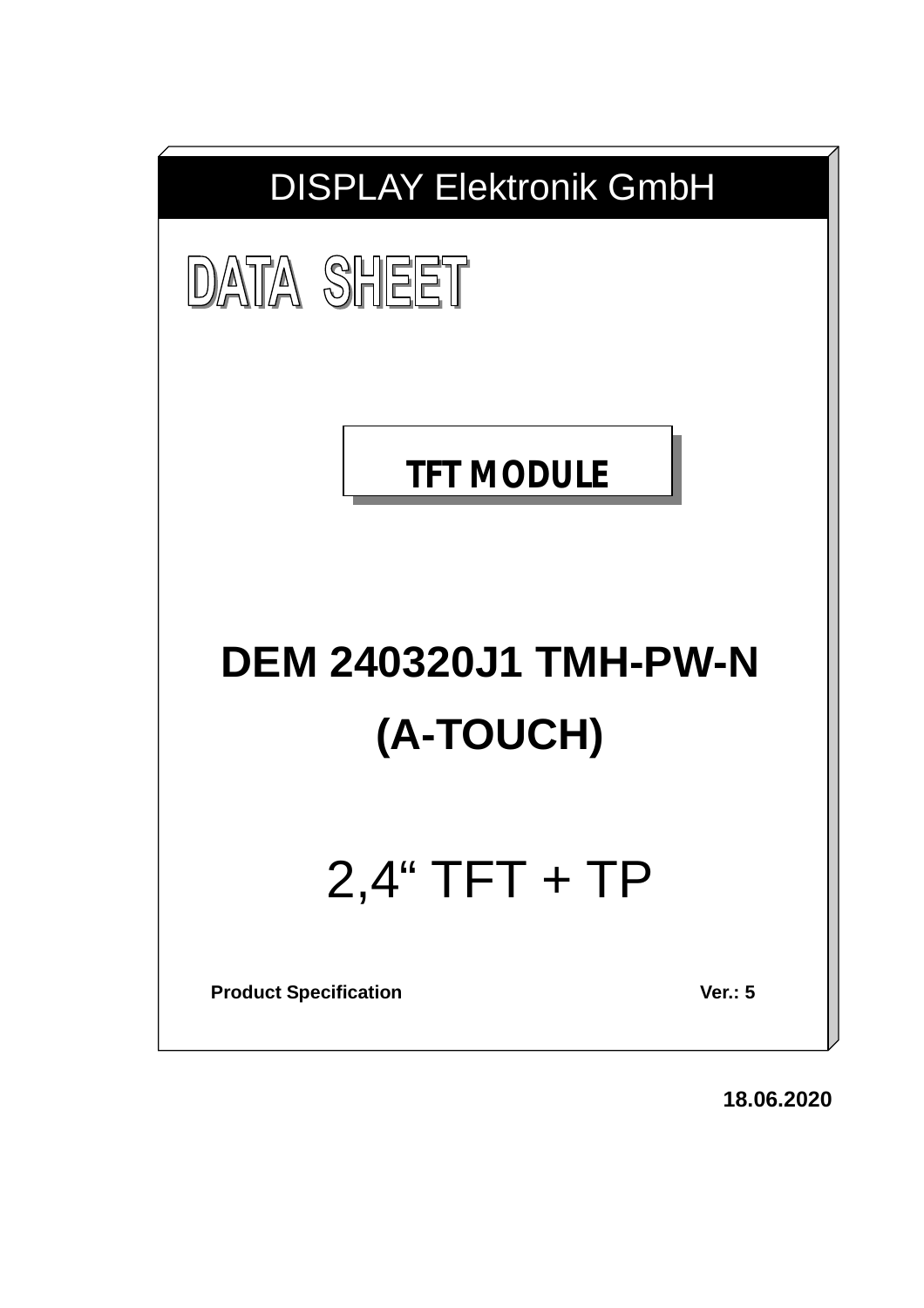# **Revision History**

| <b>Revision</b> | Date       | Originator | <b>Detail</b>                    | <b>Remarks</b>  |
|-----------------|------------|------------|----------------------------------|-----------------|
| 0               | 15.10.2016 | <b>ZFY</b> | <b>Initial Release</b>           |                 |
|                 |            |            | Modify Backlight Characteristic  | P <sub>5</sub>  |
| 1               | 24.10.2016 | <b>ZFY</b> | <b>Modify Luminance</b>          | P7              |
|                 |            |            | <b>Modify Outline Drawing</b>    | P <sub>27</sub> |
| $\overline{2}$  | 14.12.2016 | <b>ZFY</b> | Add Weight                       | P <sub>4</sub>  |
|                 |            |            | <b>Add Chromacity</b>            | P7              |
| 3               | 10.07.2017 | <b>ZFY</b> | <b>Add Pins Definition</b>       | P <sub>11</sub> |
| $\overline{4}$  | 19.05.2018 | ZDT        | Interface Pins Definition        | P <sub>11</sub> |
|                 |            |            | Modify many details              | P6/P24/P25      |
| 5               | 18.06.2020 | <b>MHI</b> | Modify Reliability Specification | P <sub>23</sub> |
|                 |            |            |                                  |                 |
|                 |            |            |                                  |                 |
|                 |            |            |                                  |                 |
|                 |            |            |                                  |                 |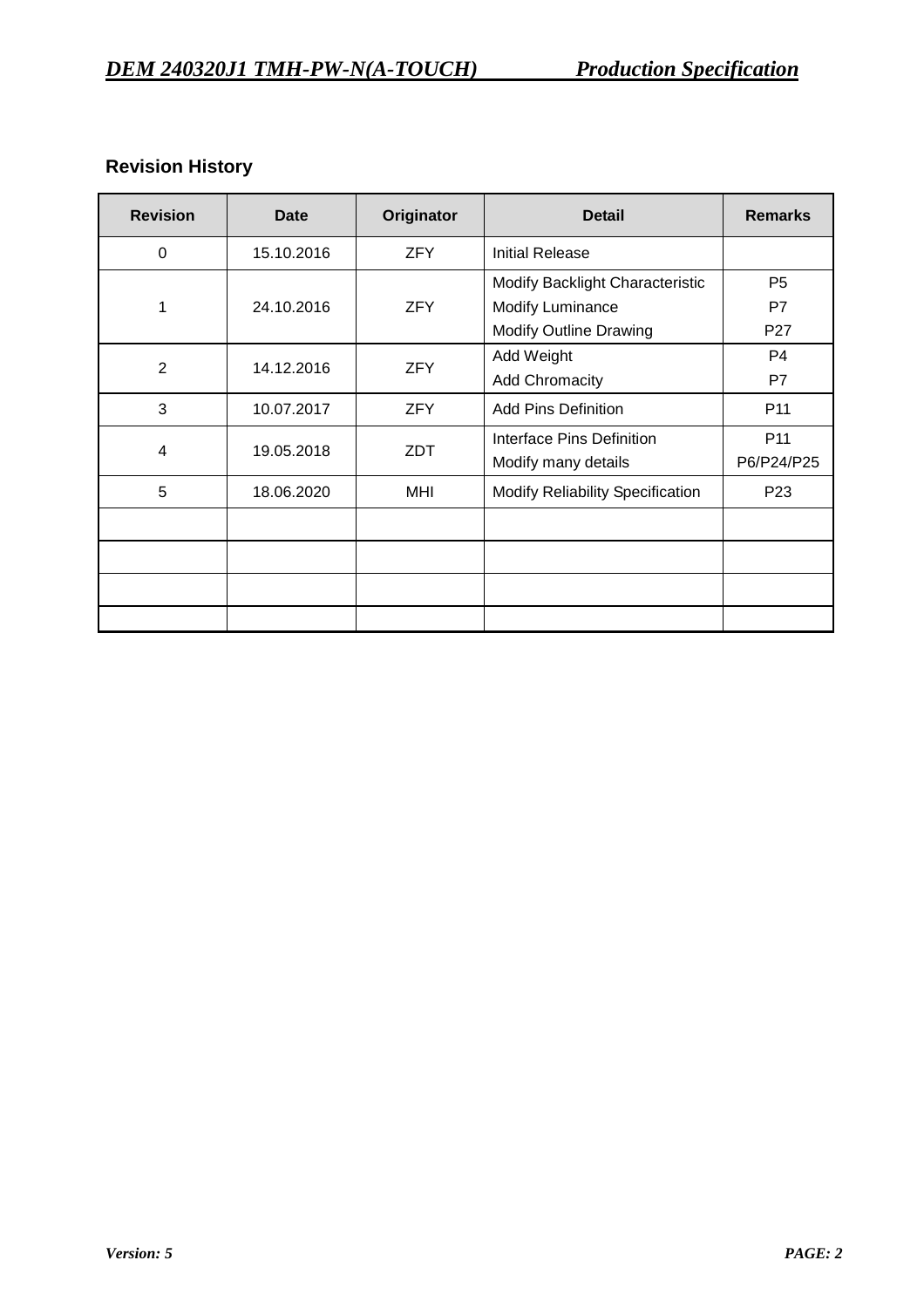# **Table of Contents**

| 1.<br>2.<br>3.<br>4.<br>5.<br>5.1.<br>5.2.<br>6.<br>7.<br>7.1.<br><b>Optical Characteristics</b><br>7.2.<br>7.3.<br>7.4.<br>7.5.<br>7.6.<br>8.<br>9. |
|------------------------------------------------------------------------------------------------------------------------------------------------------|
|                                                                                                                                                      |
|                                                                                                                                                      |
|                                                                                                                                                      |
|                                                                                                                                                      |
|                                                                                                                                                      |
|                                                                                                                                                      |
|                                                                                                                                                      |
|                                                                                                                                                      |
|                                                                                                                                                      |
|                                                                                                                                                      |
|                                                                                                                                                      |
|                                                                                                                                                      |
|                                                                                                                                                      |
|                                                                                                                                                      |
|                                                                                                                                                      |
|                                                                                                                                                      |
|                                                                                                                                                      |
|                                                                                                                                                      |
|                                                                                                                                                      |
|                                                                                                                                                      |
|                                                                                                                                                      |
|                                                                                                                                                      |
|                                                                                                                                                      |
| 11.2.                                                                                                                                                |
| 11.3.                                                                                                                                                |
|                                                                                                                                                      |
|                                                                                                                                                      |
|                                                                                                                                                      |
|                                                                                                                                                      |
|                                                                                                                                                      |
|                                                                                                                                                      |
|                                                                                                                                                      |
|                                                                                                                                                      |
|                                                                                                                                                      |
|                                                                                                                                                      |
|                                                                                                                                                      |
|                                                                                                                                                      |
|                                                                                                                                                      |
|                                                                                                                                                      |
|                                                                                                                                                      |
|                                                                                                                                                      |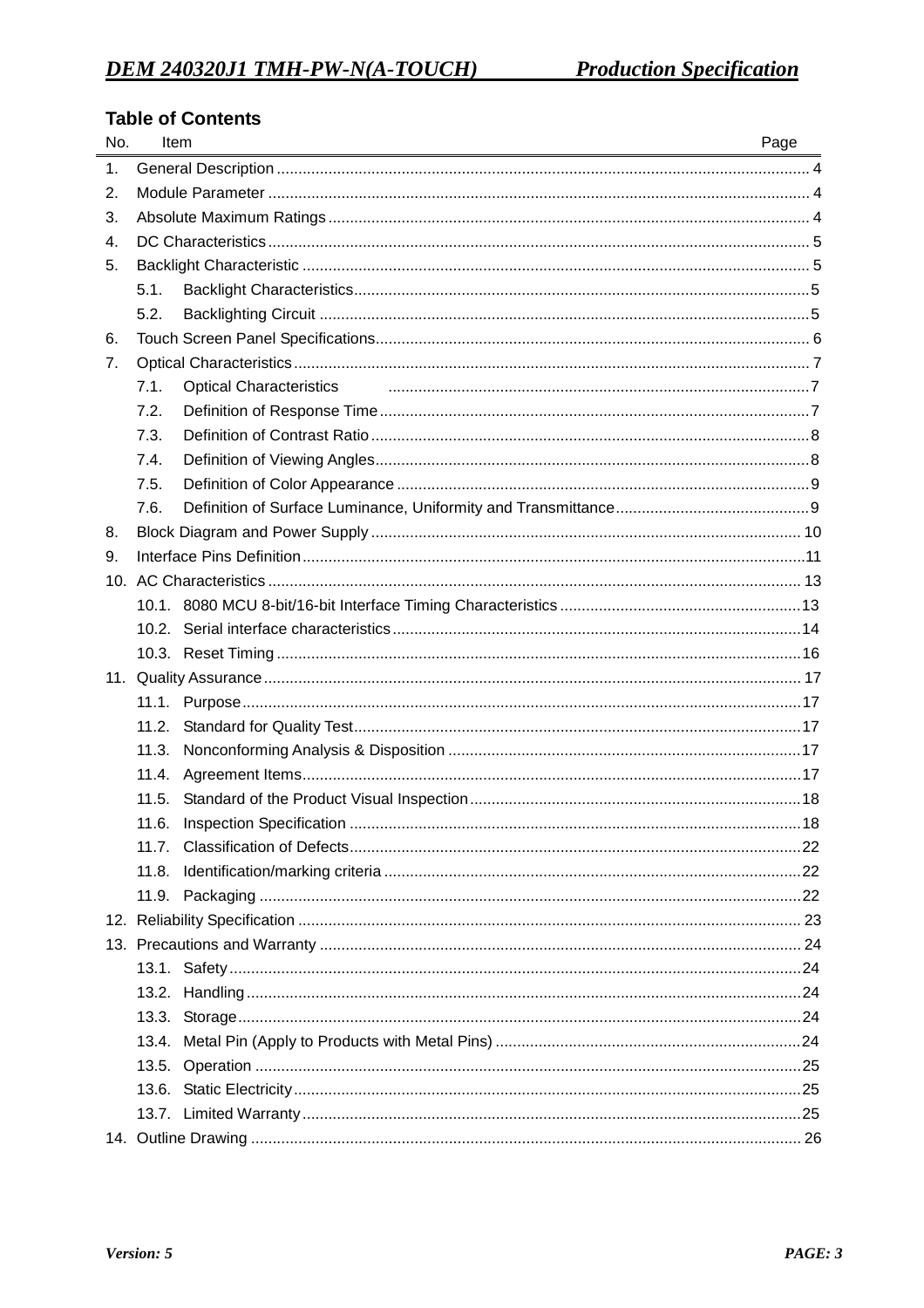# **1. General Description**

The specification is a transmissive type color active matrix liquid crystal display (LCD) which uses amorphous thin film transistor (TFT) as switching devices. This product is composed of a TFT-LCD panel, driver ICs, a touch panel and a backlight unit.

## **2. Module Parameter**

| <b>Features</b>                       | <b>Details</b>                                           | <b>Unit</b>   |
|---------------------------------------|----------------------------------------------------------|---------------|
| Display Size (Diagonal)               | 2.4"                                                     |               |
| LCD type                              | TN TFT                                                   |               |
| Display Mode                          | Transmissive / Normally White                            |               |
| Resolution                            | 240 x RGB x320                                           | <b>Pixels</b> |
| <b>View Direction</b>                 | 6 O'clock                                                | Best Image    |
| <b>Gray Scale Inversion Direction</b> | 12 O'clock                                               |               |
| <b>Module Outline</b>                 | 42.72 x 60.26 x 3.90<br>(Note1)                          | mm            |
| <b>Active Area</b>                    | 36.72 x 48.96                                            | mm            |
| <b>Pixel Size</b>                     | $0.153 \times 0.153$                                     | mm            |
| <b>Pixel Arrangement</b>              | <b>Stripe</b>                                            |               |
| <b>Polarizer Surface Treatment</b>    | Anti-Glare                                               |               |
| <b>Display Colors</b>                 | 262K                                                     |               |
| Interface                             | 16/8 Bit Parallel Interface<br>3/4 Wire Serial Interface |               |
| With or without touch panel           | With Resistive Touch Panel                               |               |
| Driver IC                             | ST7789V (Sitronix)                                       |               |
| <b>Operating Temperature</b>          | $-20$ to $70$                                            | °C            |
| Storage Temperature                   | $-30$ to $80$                                            | $^{\circ}C$   |
| Weight                                | 15                                                       | g             |

Note 1: Exclusive hooks, posts, FFC/FPC tail etc.

# **3. Absolute Maximum Ratings**

Vss=0V, Ta=25°C

| <b>Item</b>           | <b>Symbol</b> | Min.   | Max.  | <b>Unit</b> |
|-----------------------|---------------|--------|-------|-------------|
|                       | <b>VCC</b>    | $-0.3$ | 4.6   |             |
| Supply Voltage        | <b>VCI</b>    | $-0.3$ | 4.6   |             |
| Storage temperature   | l stg         | $-30$  | $+80$ | $\sim$      |
| Operating temperature | i OP          | $-20$  | $+70$ | $\sim$      |

Note 1: If Ta below 50°C, the maximal humidity is 90%RH, if Ta over 50°C, absolute humidity should be less than 60%RH.

Note 2: The response time will be extremely slow when the operating temperature is around -10°C, and the back ground will become darker at high temperature operating.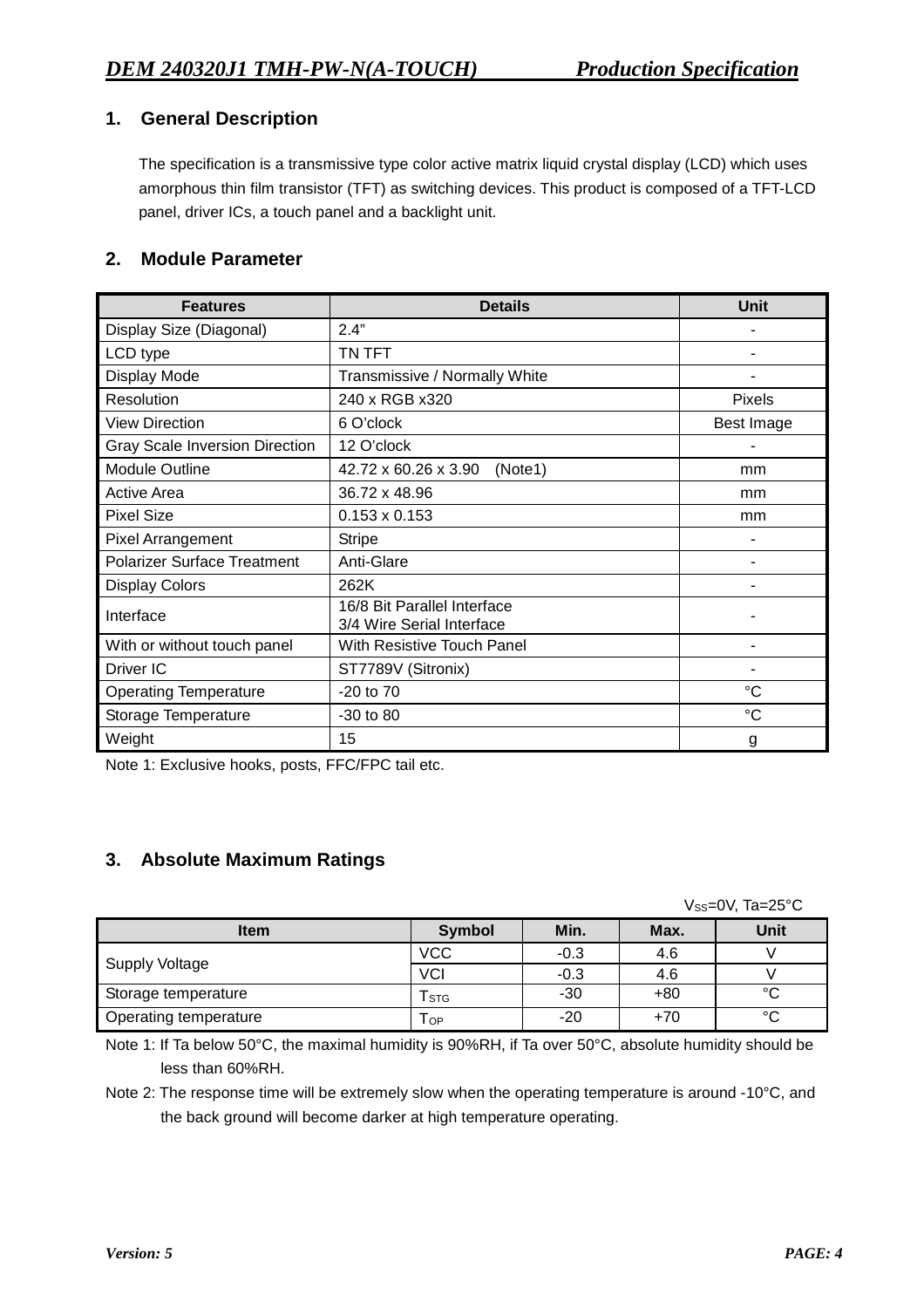# **4. DC Characteristics**

| <b>Item</b>                         | <b>Symbol</b> | Min.             | Typ.             | Max.             | <b>Unit</b> |    |
|-------------------------------------|---------------|------------------|------------------|------------------|-------------|----|
| <b>Supply Voltage</b>               | <b>VCC</b>    | 2.4              | 2.8              | 3.3              | V           |    |
|                                     | VCI           | 1.65             | 1.8              | 3.3              | V           |    |
| Logic Low Input Voltage             | VIL           | VSS              |                  | $0.3$ *VCI       | V           |    |
| Logic High Input Voltage            | Vıн           | $0.7^{\ast}$ VCI |                  | <b>VCI</b>       | V           |    |
| Logic Low Output Voltage            | VOL           | <b>VSS</b>       |                  | $0.2^{\ast}$ VCI | V           |    |
| Logic High Output Voltage           |               | VOH              | $0.8^{\ast}$ VCI |                  | <b>VCI</b>  | V  |
| Logic<br><b>Current Consumption</b> |               | $ICC+$ $IIN$     | ۰                |                  |             | mA |
| All Black                           | Analog        |                  |                  | (8)              |             |    |

# **5. Backlight Characteristic**

### **5.1. Backlight Characteristics**

| <b>Item</b>              | Symbol                   | <b>Condition</b>         | Min.  | Typ. | Max. | Unit       |
|--------------------------|--------------------------|--------------------------|-------|------|------|------------|
| <b>Forward Voltage</b>   | VF                       | Ta=25 °C, IF=15mA/LED    | 2.8   | 3.1  | 3.3  |            |
| <b>Forward Current</b>   | IF                       | Ta=25 °C, VF=3.1V/LED    |       | 60   |      | mA         |
| <b>Power Dissipation</b> | P <sub>D</sub>           |                          |       | 186  |      | mW         |
| Uniformity               | Avg                      |                          |       | 80   |      | %          |
| LED Lifetime (25°C)      | $\overline{\phantom{0}}$ |                          | 50000 | ٠    |      | <b>Hrs</b> |
| Drive Method             | Constant current         |                          |       |      |      |            |
| <b>LED Brand</b>         | <b>Nichia</b>            |                          |       |      |      |            |
| <b>LED Configuration</b> |                          | 4 White LEDs in parallel |       |      |      |            |

Note1: LED life time defined as follows: The final brightness is at 50% of original brightness. The environmental conducted under ambient air flow, at Ta=25 $\pm$ 2°C, 60%RH $\pm$ 5%, IF=15mA

#### **5.2. Backlighting Circuit**

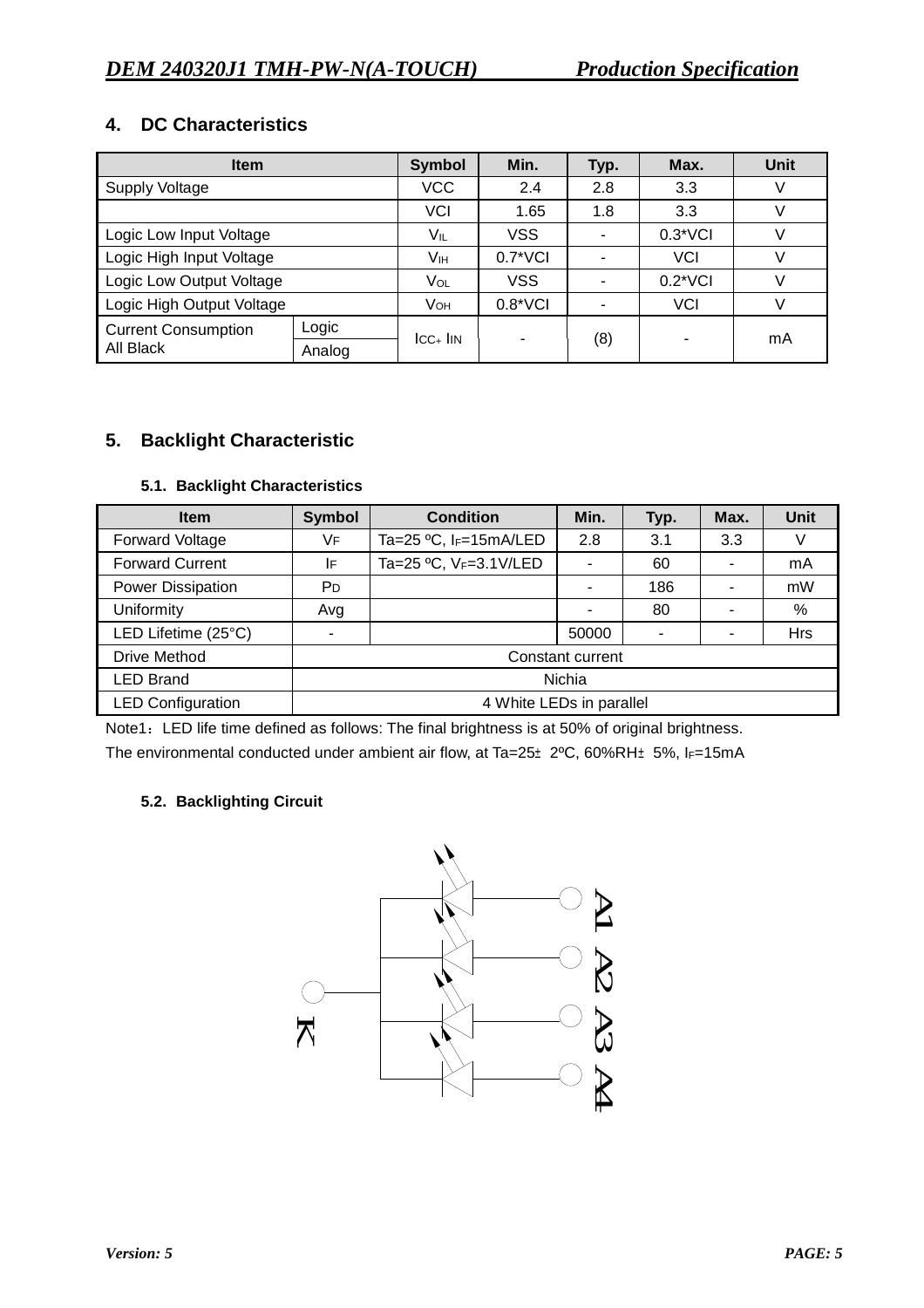# **6. Touch Screen Panel Specifications**

#### **6.1 Electrical Characteristics**

| <b>Item</b>                | Min.   | Typ.           | Max. | <b>Unit</b> | <b>Note</b>               |
|----------------------------|--------|----------------|------|-------------|---------------------------|
| Linearity                  | $-1.5$ |                | 1.5  | %           | Analog X and Y directions |
| <b>Terminal Resistance</b> | 150    |                | 550  | Ω           | X (Film side)             |
|                            | 300    |                | 850  | Ω           | (Glass side)<br>Y         |
| Voltage                    |        | $\blacksquare$ | 5    | V           | DC                        |
| Chattering                 | -      | -              | 10   | ms          |                           |
| Transmittance              | 80     |                | ٠    | %           |                           |

Caution (1): Do not operate it with a thing except a polyacetal pen (tip R0.8mm or less) or a finger nail, especially those with hard or sharp tips such as a ball point pen or a mechanical pencil.

Caution (2): RTP operation must be followed the parameter condition.

Caution (3): If ask for use glare ITO film , it's will has newton issue.

#### **6.2 Mechanical & Reliability Characteristics**

| <b>Item</b>                      | Min.            | Typ. | Max.                     | Unit       | <b>Note</b> |
|----------------------------------|-----------------|------|--------------------------|------------|-------------|
| <b>Activation Force</b>          | 30              | ۰    | 80                       |            |             |
| Durability-Surface<br>Scratching | Write<br>20,000 | ۰    | $\overline{\phantom{a}}$ | characters | (2)         |
| Durability-Surface<br>Pitting    | 1,000,000       | ۰    |                          | touches    | (3)         |
| <b>Surface Hardness</b>          | 3               | ۰    |                          |            |             |

Note (1) Stylus pen Input: R0.8mm polyacetal pen or Finger nail

Note (2) Measurement for Surface area

- Force: 150-250gf
- Speed: 60mm/sec
- Stylus: R0.8 polyacetal pen or Finger nail
- Note (3) Pit 1,000,000 times on the Film with a R3.75 silicon rubber.
	- Force: Force: 2.45N
	- Speed: 3times/sec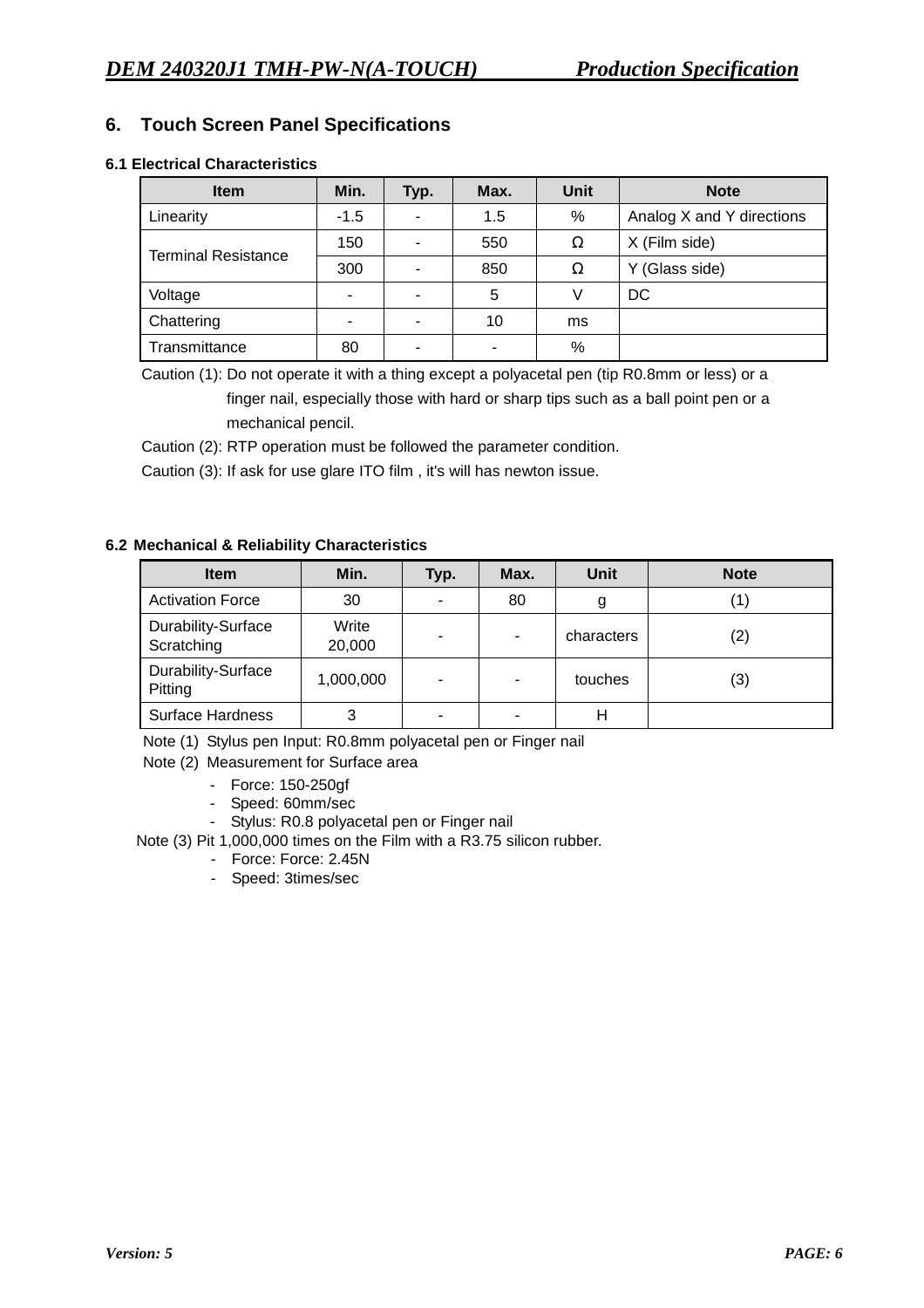# **7. Optical Characteristics**

|  |                                  |             |                                                   | <b>Specification</b><br><b>Condition</b> |                |       |                |                   |
|--|----------------------------------|-------------|---------------------------------------------------|------------------------------------------|----------------|-------|----------------|-------------------|
|  | Item                             |             | <b>Symbol</b>                                     |                                          | Min.           | Typ.  | Max.           | <b>Unit</b>       |
|  | Luminance on                     |             |                                                   |                                          |                |       |                |                   |
|  | TFT( $I_f$ =15mA/LED)            |             | Lv                                                | Normally                                 | 200            | 250   |                | cd/m <sup>2</sup> |
|  | Contrast Ratio(See 6.3)          |             | <b>CR</b>                                         | viewing angle                            | $\blacksquare$ | 250   | $\blacksquare$ |                   |
|  | Response Time<br>(See 6.2)       |             | $\theta$ x = $\varphi$ Y = $0^{\circ}$<br>$TR+TF$ |                                          | 30             |       | ms             |                   |
|  | Backlight On (Transmissive Mode) | Red         | <b>XR</b>                                         |                                          | 0.550          | 0.600 | 0.650          |                   |
|  |                                  |             | <b>YR</b>                                         |                                          | 0.292          | 0.342 | 0.392          |                   |
|  |                                  | Green       | XG                                                |                                          | 0.270          | 0.320 | 0.370          |                   |
|  | Chromaticity<br>Transmissive     |             | YG                                                |                                          | 0.582          | 0.632 | 0.682          |                   |
|  | (See 6.5)                        | <b>Blue</b> | Xв                                                |                                          | 0.096          | 0.146 | 0.196          |                   |
|  |                                  |             | YB                                                |                                          | 0.036          | 0.086 | 0.136          |                   |
|  |                                  | White       | Xw                                                |                                          | 0.255          | 0.305 | 0.355          |                   |
|  |                                  |             | Yw                                                |                                          | 0.300          | 0.350 | 0.400          |                   |
|  |                                  | Horizontal  | $\theta x+$                                       |                                          | 55             | 70    |                |                   |
|  | <b>Viewing Angle</b>             |             | θх-                                               | Center CR≥10                             | 55             | 70    | ٠              |                   |
|  | (See 6.4)                        | Vertical    | φY+                                               |                                          | 55             | 70    | ۰              | Deg.              |
|  |                                  |             | <b>φ</b> Υ-                                       |                                          | 35             | 50    |                |                   |
|  | NTSC Ratio(Gamut)                |             |                                                   |                                          |                | 55    |                | $\%$              |

#### **7.1. Optical Characteristics** Ta=25°C,  $V_{DD}$  =2.8V, TN LC+ Polarizer

#### **7.2. Definition of Response Time**

7.2.1. Normally Black Type (Negative)



Tr is the time it takes to change form non-selected stage with relative luminance 10% to selected state with relative luminance 90%;

Tf is the time it takes to change from selected state with relative luminance 90% to non-selected state with relative luminance 10%.

Note: Measuring machine: LCD-5100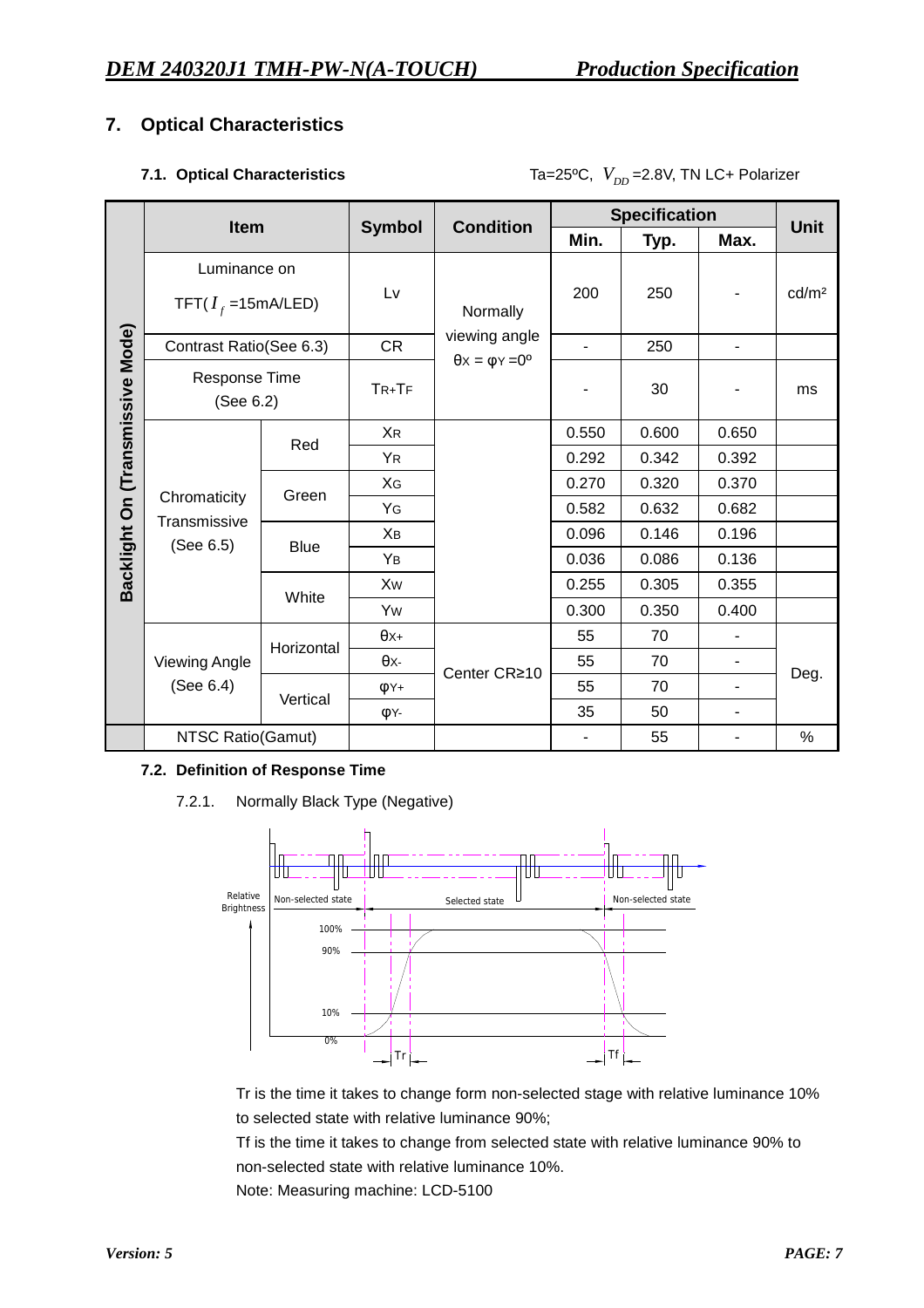### 7.2.2. Normally White Type (Positive)



Tr is the time it takes to change form non-selected stage with relative luminance 90% to selected state with relative luminance 10%;

Tf is the time it takes to change from selected state with relative luminance 10% to non-selected state with relative luminance 90%;

Note: Measuring machine: LCD-5100 or EQUI

#### **7.3. Definition of Contrast Ratio**

Contrast is measured perpendicular to display surface in reflective and transmissive mode. The measurement condition is:

| <b>Measuring Equipment</b>      | Eldim or Equivalent      |
|---------------------------------|--------------------------|
| <b>Measuring Point Diameter</b> | 3mm/1mm                  |
| <b>Measuring Point Location</b> | Active Area centre point |
|                                 | A: All Pixels white      |
| Test pattern                    | B: All Pixel black       |
| Contrast setting                | Maximum                  |

Definitions: CR (Contrast) = Luminance of White Pixel / Luminance of Black Pixel

#### **7.4. Definition of Viewing Angles**

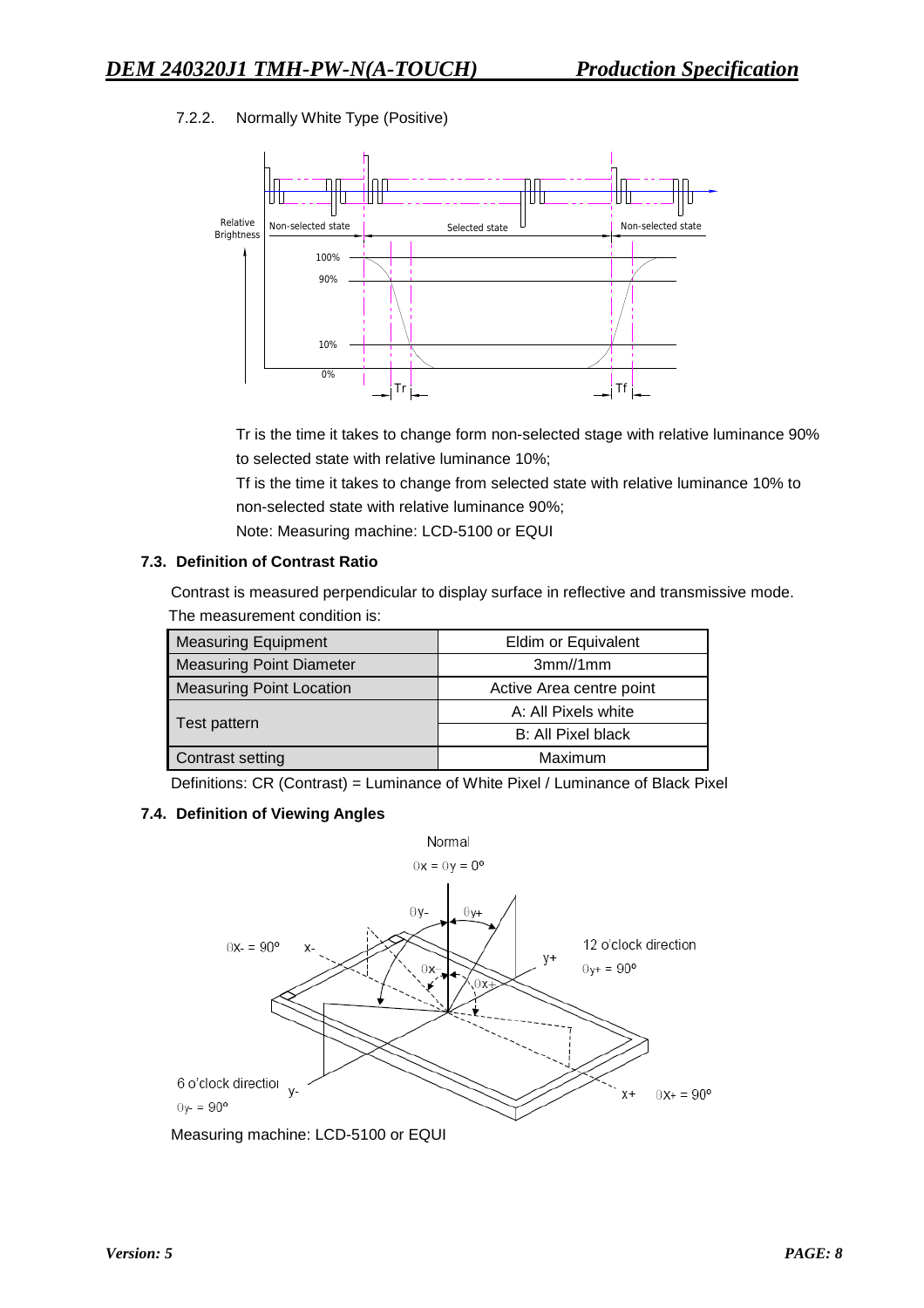### **7.5. Definition of Color Appearance**

R,G,B and W are defined by (x, y) on the IE chromaticity diagram NTSC=area of RGB triangle/area of NTSC triangleX100% Measuring picture: Red, Green, Blue and White (Measuring machine: BM-7)



#### **7.6. Definition of Surface Luminance, Uniformity and Transmittance**

Using the transmissive mode measurement approach, measure the white screen luminance of the display panel and backlight.

- 7.6.1. Surface Luminance:  $Lv = average (L_{P1}:L_{P9})$
- 7.6.2. Uniformity = Minimal (L $P1:LP9)$  / Maximal (L $P1:LP9)$  \* 100%
- 7.6.3. Transmittance =  $Lv$  on LCD /  $Lv$  on Backlight  $*$  100%

Note: Measuring machine: BM-7

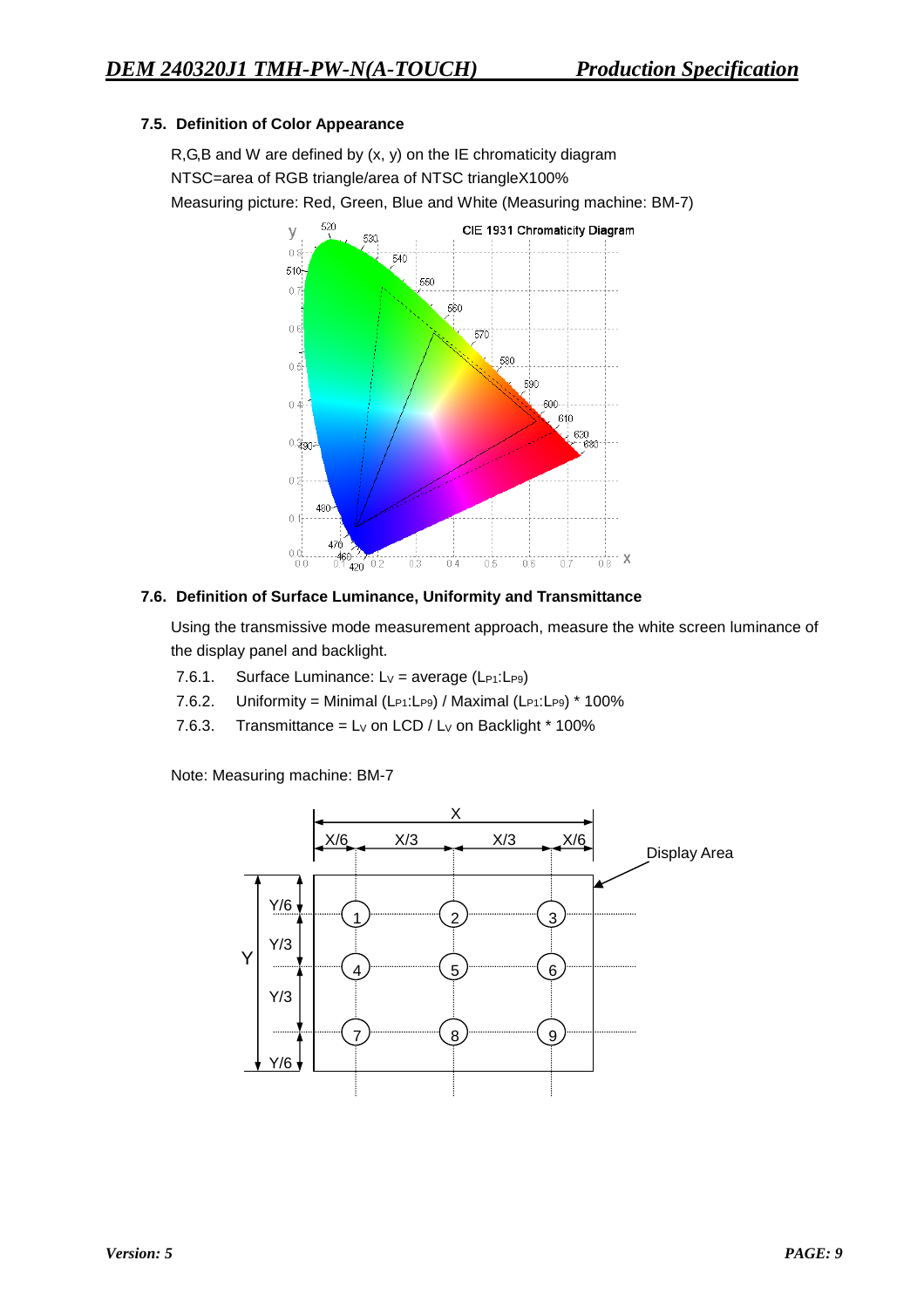

# **8. Block Diagram and Power Supply**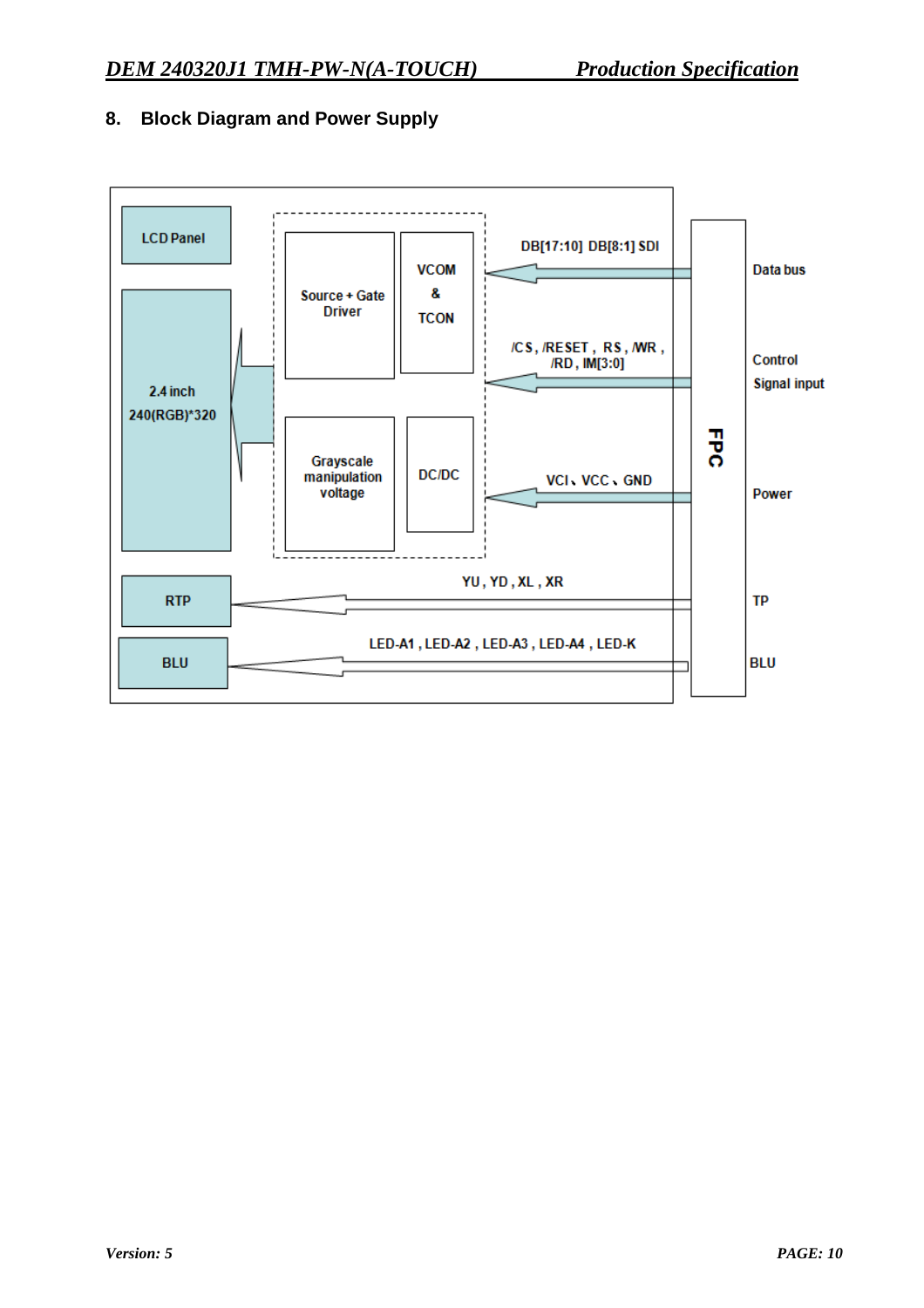# **9. Interface Pins Definition**

| No.            | <b>Symbol</b>   | <b>Function</b>                                             | <b>Remark</b> |
|----------------|-----------------|-------------------------------------------------------------|---------------|
| 1              | <b>DB10</b>     | Data bus                                                    |               |
| $\overline{2}$ | <b>DB11</b>     | Data bus                                                    |               |
| 3              | <b>DB12</b>     | Data bus                                                    |               |
| 4              | <b>DB13</b>     | Data bus                                                    |               |
| 5              | <b>GND</b>      | Ground                                                      |               |
| 6              | <b>VCC</b>      | Power supply                                                |               |
| $\overline{7}$ | /CS             | Chip select signal                                          |               |
|                |                 | $CSX = / CS$                                                |               |
|                |                 | - Display Data/Command Selection in Parallel Interface      |               |
| 8              | <b>RS</b>       | - Serial Clock in Serial Interface                          | DCX Pin       |
|                |                 | - D/CX=DCX=RS                                               |               |
|                |                 | - Write Enable in MCU Parallel Interface                    |               |
| 9              | /WR             | - Display Data/Command Selection in 4-Line Serial Interface |               |
|                |                 | $-WRX = WR$                                                 |               |
|                |                 | - Read Enable in 8080 MCU Parallel Interface                |               |
| 10             | /RD             | - If not used, please fix this pin to Vdd or GND            |               |
|                |                 | $-RDX = /RD$                                                |               |
| 11             | IM <sub>0</sub> | MCU interface mode select                                   | NOTE1         |
| 12             | IM <sub>3</sub> | MCU interface mode select                                   | NOTE1         |
| 13             | IM <sub>2</sub> | MCU interface mode select                                   | NOTE1         |
| 14             | SDI             | SPI interface input pin                                     |               |
| 15             | <b>SDO</b>      | SPI interface output pin.                                   |               |
| 16             | YU              | Touch panel terminal                                        |               |
| 17             | <b>XL</b>       | Touch panel terminal                                        |               |
| 18             | <b>YD</b>       | Touch panel terminal                                        |               |
| 19             | <b>XR</b>       | Touch panel terminal                                        |               |
| 20             | LED-K           | Led cathode                                                 |               |
| 21             | LED-A1          | Led anode-1                                                 |               |
| 22             | LED-A2          | Led anode-2                                                 |               |
| 23             | LED-A3          | Led anode-3                                                 |               |
| 24             | LED-A4          | Led anode-4                                                 |               |
| 25             | <b>DB14</b>     | Data bus                                                    |               |
| 26             | DB1             | Data bus                                                    |               |
| 27             | DB <sub>2</sub> | Data bus                                                    |               |
| 28             | DB <sub>3</sub> | Data bus                                                    |               |
| 29             | DB4             | Data bus                                                    |               |
| 30             | DB <sub>5</sub> | Data bus                                                    |               |
| 31             | DB <sub>6</sub> | Data bus                                                    |               |
| 32             | DB7             | Data bus                                                    |               |
| 33             | DB <sub>8</sub> | Data bus                                                    |               |
| 34             | /RESET          | Reset signal                                                |               |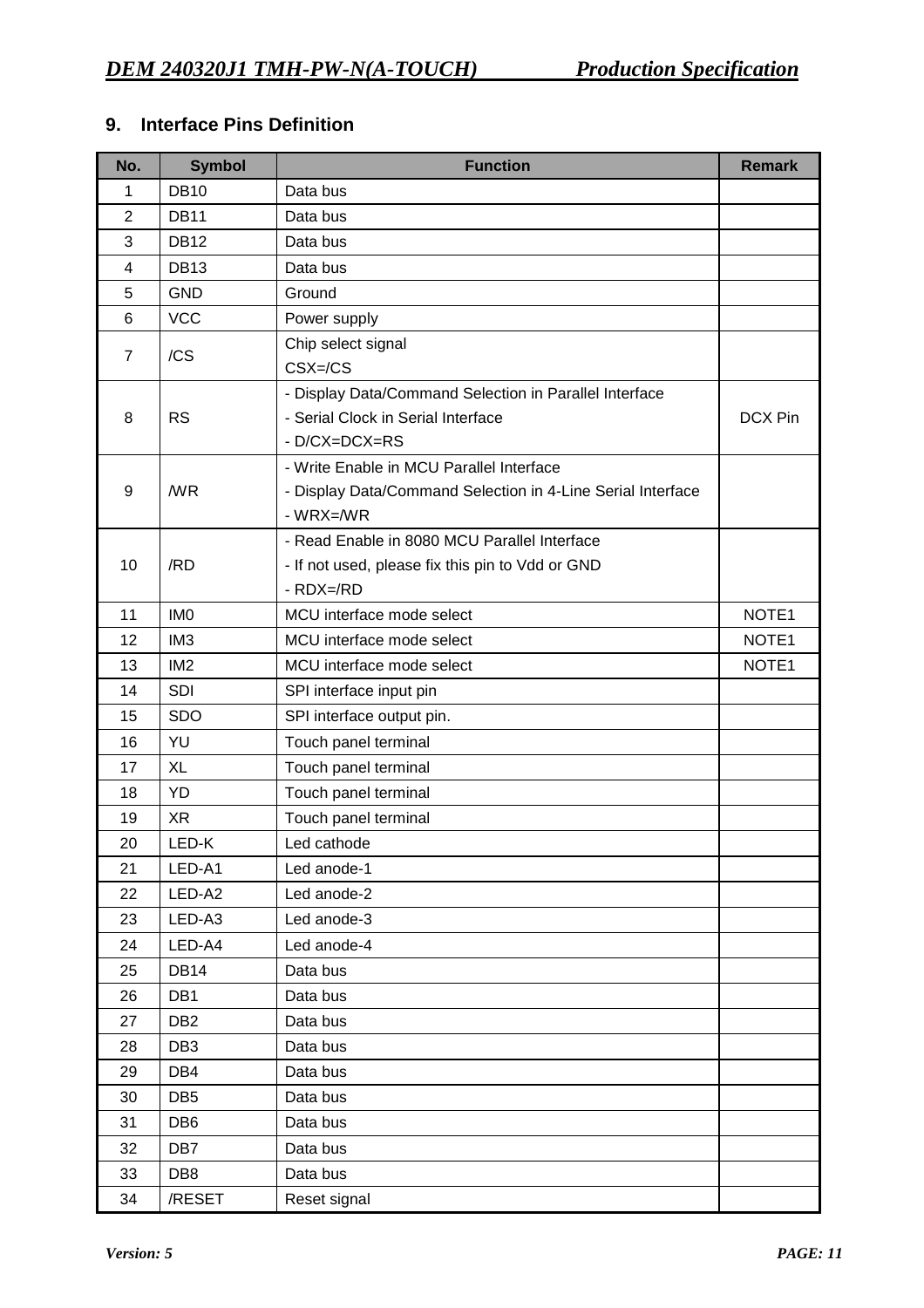| 35 | VCI             | Power supply              |                   |
|----|-----------------|---------------------------|-------------------|
| 36 | <b>VCC</b>      | Power supply              |                   |
| 37 | IM <sub>1</sub> | MCU interface mode select | NOTE <sub>1</sub> |
| 38 | <b>DB15</b>     | Data bus                  |                   |
| 39 | <b>DB16</b>     | Data bus                  |                   |
| 40 | <b>DB17</b>     | Data bus                  |                   |

NOTE1:

| IM3 | IM <sub>2</sub> | IM <sub>1</sub> | IMO | <b>MCU-Interface Mode</b>                               | DB Pin in use    |
|-----|-----------------|-----------------|-----|---------------------------------------------------------|------------------|
|     |                 |                 |     | 80 MCU 16-bit bus interface II                          | D[17:10], D[8:1] |
|     |                 |                 |     | 80 MCU 8-bit bus interface II                           | D[17:10]         |
|     |                 |                 |     | 3-wire 9-bit data serial interface II                   | SDI: In/SDO:OUT  |
|     |                 |                 |     | 4-wire 8-bit data serial interface II   SDI: In/SDO:OUT |                  |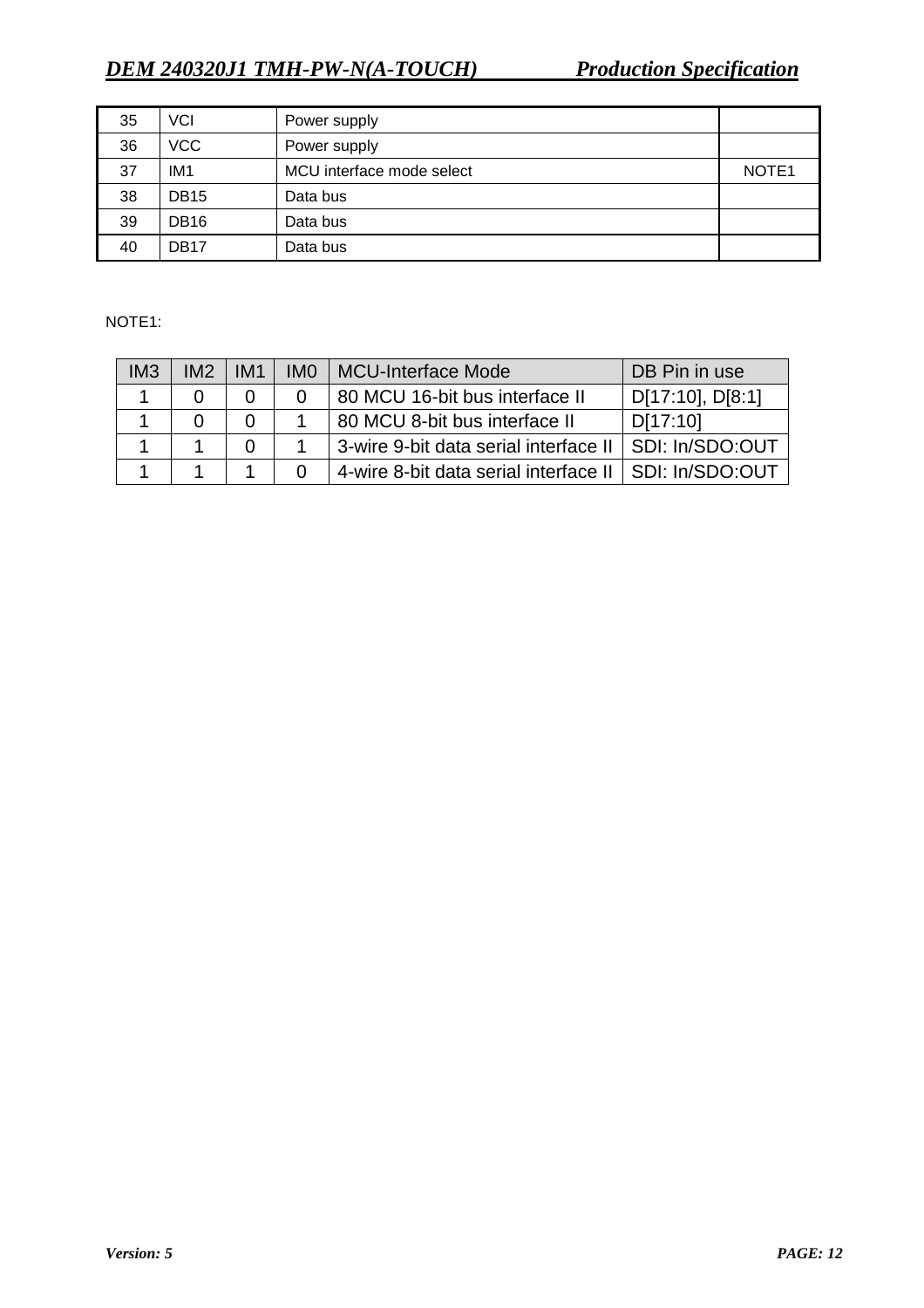# **10. AC Characteristics**



## **10.1. 8080 MCU 8-bit/16-bit Interface Timing Characteristics**

| <b>Signal</b> | <b>Symbol</b><br><b>Parameter</b>      |                                    | <b>Min</b> | <b>Max</b> | <b>Unit</b> | <b>Description</b> |
|---------------|----------------------------------------|------------------------------------|------------|------------|-------------|--------------------|
| D/CX          | $T_{\text{AST}}$                       | Address setup time                 | 0          |            | ns          |                    |
|               | T <sub>AHT</sub>                       | Address hold time (Write/Read)     | 10         |            | ns          |                    |
|               | $\mathsf{T}_{\mathsf{CHW}}$            | Chip select "H" pulse width        | 0          |            | ns          |                    |
|               | $T_{\rm CS}$                           | Chip select setup time (Write)     | 15         |            | ns          |                    |
| <b>CSX</b>    | $T_{RCS}$                              | Chip select setup time (Read ID)   | 45         |            | ns          |                    |
|               | $T_{\rm RCSFM}$                        | Chip select setup time (Read FM)   | 355        |            | ns          |                    |
|               | $T_{\text{CSF}}$                       | Chip select wait time (Write/Read) | 10         |            | ns          |                    |
|               | $T_{\scriptscriptstyle{\mathsf{CSH}}}$ | Chip select hold time              | 10         |            | ns          |                    |
|               | $T_{WC}$                               | Write cycle                        | 66         |            | ns          |                    |
| <b>WRX</b>    | <b>TwRH</b>                            | Control pulse "H" duration         | 15         |            | ns          |                    |
|               | $T_{\scriptstyle\rm WRL}$              | Control pulse "L" duration         | 15         |            | ns          |                    |
|               | $T_{RC}$                               | Read cycle (ID)                    | 160        |            | ns          |                    |
| RDX (ID)      | <b>T</b> <sub>RDH</sub>                | Control pulse "H" duration (ID)    | 90         |            | ns          | When read ID data  |
|               | $T_{\sf RDL}$                          | Control pulse "L" duration (ID)    | 45         |            | ns          |                    |
| <b>RDX</b>    | <b>TRCFM</b>                           | Read cycle (FM)                    | 450        |            | ns          | When read from     |
|               | <b>TRDHFM</b>                          | Control pulse "H" duration (FM)    | 90         |            | ns          | frame memory       |
| (FM)          | <b>TRDLFM</b>                          | Control pulse "L" duration (FM)    | 355        | ns         |             |                    |
| D[17:0]       | $T_{\texttt{DST}}$                     | Data setup time                    | 10         |            | ns          | For CL=30pF        |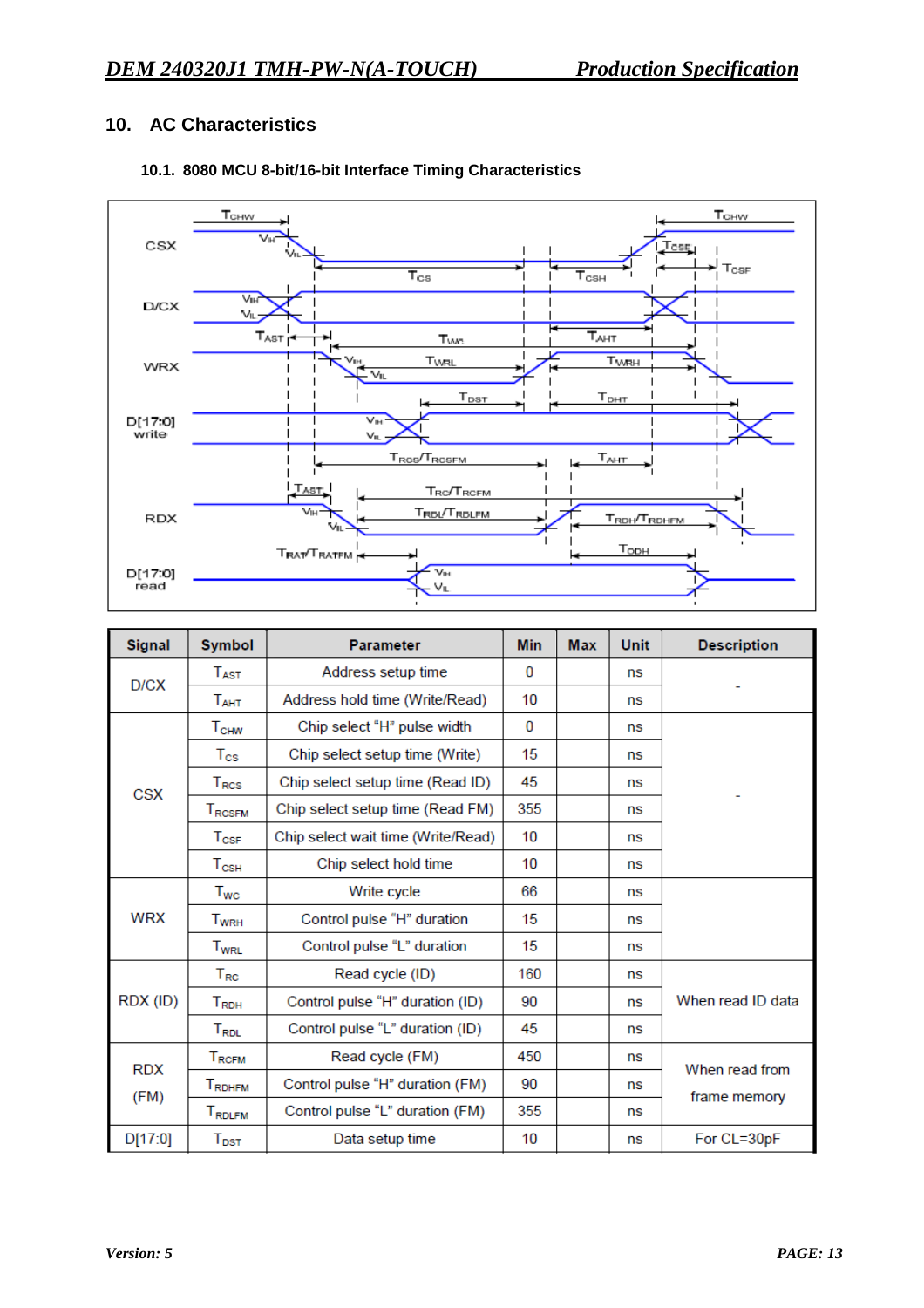| Т <sub>рнт</sub>            | Data hold time        | 10 |     | ns |
|-----------------------------|-----------------------|----|-----|----|
| $\mathsf{T}_{\mathsf{RAT}}$ | Read access time (ID) |    | 40  | ns |
| <b>RATFM</b>                | Read access time (FM) |    | 340 | ns |
| l орн                       | Output disable time   | 20 | 80  | ns |

#### **10.2. Serial interface characteristics**





| <b>Signal</b> | <b>Symbol</b><br><b>Parameter</b> |                                | <b>Min</b> | <b>Max</b> | <b>Unit</b> | <b>Description</b>  |
|---------------|-----------------------------------|--------------------------------|------------|------------|-------------|---------------------|
|               | $\mathsf{T}_{\textsf{CSS}}$       | Chip select setup time (write) | 15         |            | ns          |                     |
|               | $T_{\scriptstyle{\text{CSH}}}$    | Chip select hold time (write)  | 15         |            | ns          |                     |
| <b>CSX</b>    | $T_{\rm CSS}$                     | Chip select setup time (read)  | 60         |            | ns          |                     |
|               | $T_{\rm SCC}$                     | Chip select hold time (read)   | 65         |            | ns          |                     |
|               | $\mathsf{T}_{\mathsf{CHW}}$       | Chip select "H" pulse width    | 40         |            | ns          |                     |
|               | $\mathsf{T}_{\tt SCYCW}$          | Serial clock cycle (Write)     | 66         |            | ns          |                     |
|               | $T_{\scriptstyle{\text{SHW}}}$    | SCL "H" pulse width (Write)    | 15         |            | ns          |                     |
| <b>SCL</b>    | $T_{\scriptstyle\text{SLW}}$      | SCL "L" pulse width (Write)    | 15         |            | ns          |                     |
|               | $T_{\scriptstyle\text{SCYCR}}$    | Serial clock cycle (Read)      | 150        |            | ns          |                     |
|               | $T_{\sf SHR}$                     | SCL "H" pulse width (Read)     | 60         |            | ns          |                     |
|               | ${\mathsf T}_{\texttt{SLR}}$      | SCL "L" pulse width (Read)     | 60         |            | ns          |                     |
| <b>SDA</b>    | $T_{\texttt{SDS}}$                | Data setup time                | 10         |            | ns          |                     |
| (DIN)         | $T_{SDH}$                         | Data hold time                 | 10         |            | ns          |                     |
|               | $T_{\rm ACC}$                     | Access time                    | 10         | 50         | ns          | For maximum CL=30pF |
| <b>DOUT</b>   | $\mathsf{T}_{\mathsf{OH}}$        | Output disable time            | 15         | 50         | ns          | For minimum CL=8pF  |

#### **10.2.2 4-Line Serial Interface**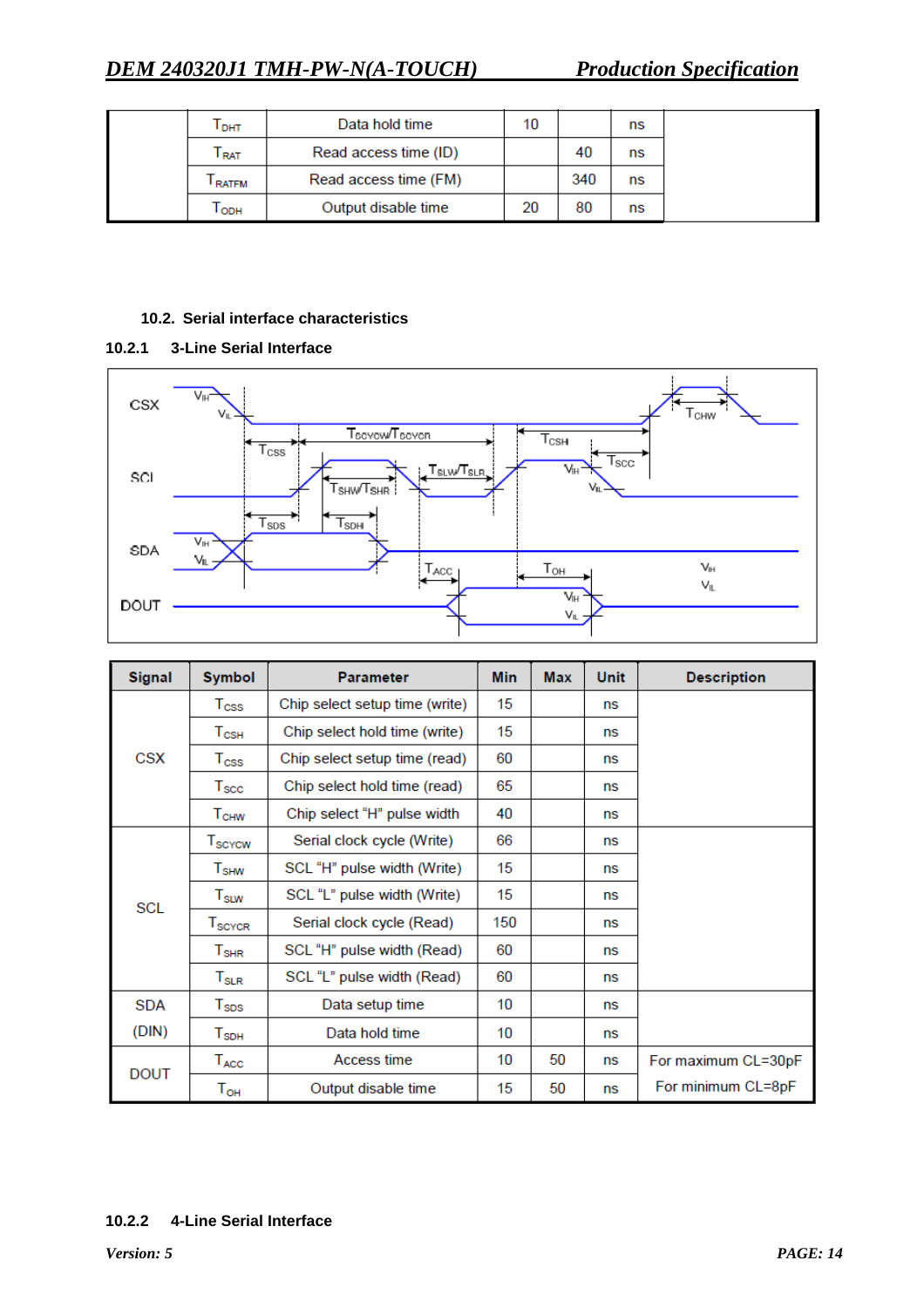

| <b>Signal</b> | <b>Symbol</b><br><b>Parameter</b>    |                                | <b>MIN</b> | <b>MAX</b> | <b>Unit</b> | <b>Description</b>    |
|---------------|--------------------------------------|--------------------------------|------------|------------|-------------|-----------------------|
|               | $T_{\rm CSS}$                        | Chip select setup time (write) | 15         |            | ns          |                       |
|               | $T_{\scriptscriptstyle{\text{CSH}}}$ | Chip select hold time (write)  | 15         |            | ns          |                       |
| CSX           | $T_{\rm CSS}$                        | Chip select setup time (read)  | 60         |            | ns          |                       |
|               | $T_{\rm SCC}$                        | Chip select hold time (read)   | 65         |            | ns          |                       |
|               | <b>T<sub>CHW</sub></b>               | Chip select "H" pulse width    | 40         |            | ns          |                       |
|               | T <sub>SCYCW</sub>                   | Serial clock cycle (Write)     | 66         |            | ns          | -write command & data |
|               | $T_{\text{SHW}}$                     | SCL "H" pulse width (Write)    | 15         |            | ns          | ram                   |
| <b>SCL</b>    | $T_{\scriptstyle\text{SLW}}$         | SCL "L" pulse width (Write)    | 15         |            | ns          |                       |
|               | T <sub>SCYCR</sub>                   | Serial clock cycle (Read)      | 150        |            | ns          | -read command & data  |
|               | $\mathsf{T}_{\mathsf{SHR}}$          | SCL "H" pulse width (Read)     | 60         |            | ns          | ram                   |
|               | $T_{\scriptstyle\text{SLR}}$         | SCL "L" pulse width (Read)     | 60         |            | ns          |                       |
| D/CX          | $T_{DCS}$                            | D/CX setup time                | 10         |            | ns          |                       |
|               | $T_{DCH}$                            | D/CX hold time                 | 10         |            | ns          |                       |
| <b>SDA</b>    | $T_{SDS}$                            | Data setup time                | 10         |            | ns          |                       |
| (DIN)         | $\mathsf{T}_{\mathsf{SDH}}$          | Data hold time                 | 10         |            | ns          |                       |
| <b>DOUT</b>   | $T_{\rm ACC}$                        | Access time                    | 10         | 50         | ns          | For maximum CL=30pF   |
|               | $T_{OH}$                             | Output disable time            | 15         | 50         | ns          | For minimum CL=8pF    |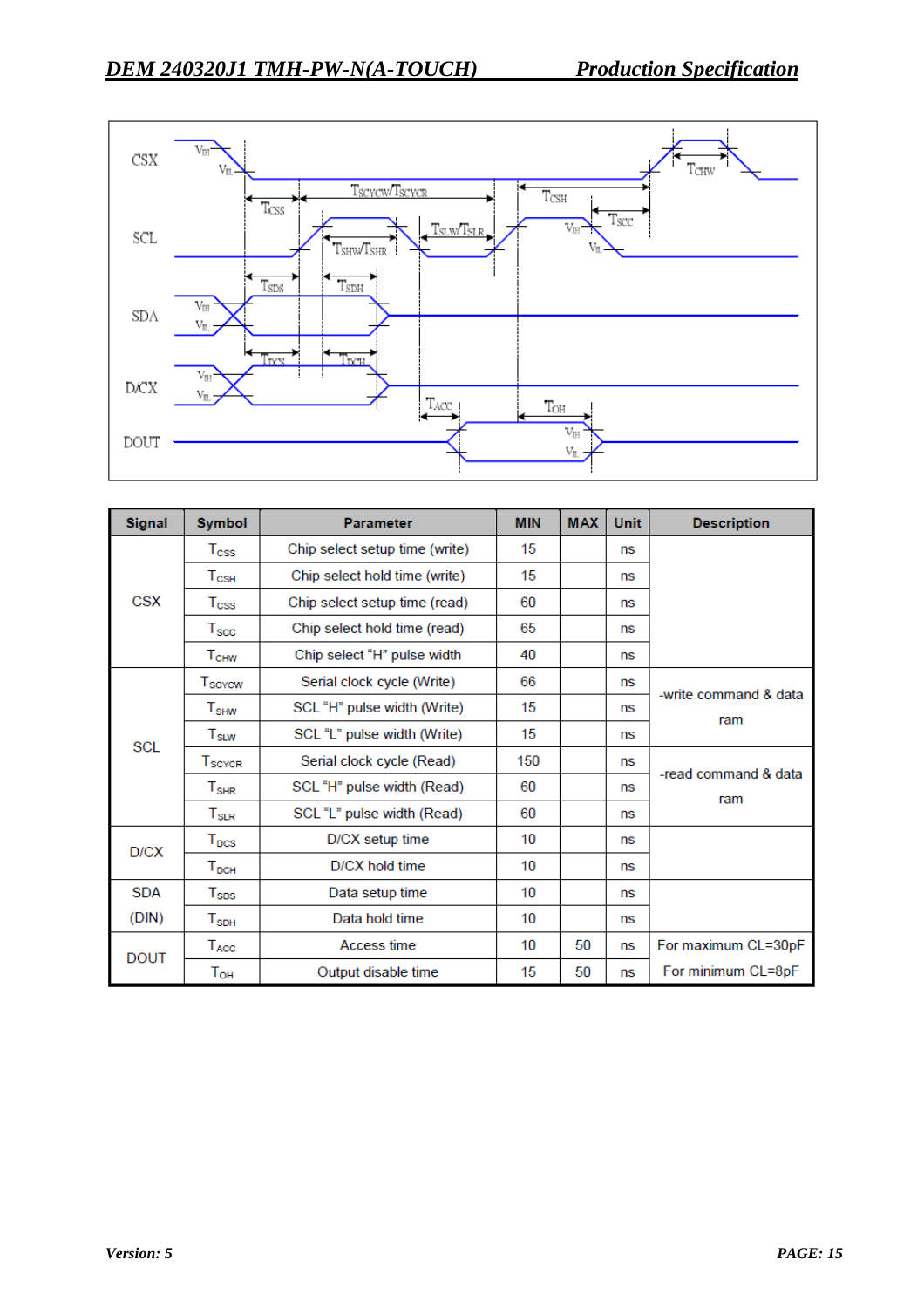#### **10.3.Reset Timing**



| <b>Related Pins</b> | <b>Symbol</b> | <b>Parameter</b>     | <b>MIN</b> | <b>MAX</b>               | Unit |
|---------------------|---------------|----------------------|------------|--------------------------|------|
| <b>RESX</b>         | trw           | Reset pulse duration | 10         | $\overline{\phantom{a}}$ | us   |
|                     | TRT           | Reset cancel         |            | 5 (Note 1, 5)            | ms   |
|                     |               |                      |            | 120 (Note 1, 6, 7)       | ms   |

Notes:

1. The reset cancel includes also required time for loading ID bytes, VCOM setting and other settings from NVM (or similar device) to registers. This loading is done every time when there is HW reset cancel time (tRT) within 5 ms after a rising edge of RESX.

2. Spike due to an electrostatic discharge on RESX line does not cause irregular system reset according to the table below:

| <b>RESX Pulse</b>   | Action                |
|---------------------|-----------------------|
| Shorter than 5us    | <b>Reset Rejected</b> |
| Longer than 9us     | Reset                 |
| Between 5us and 9us | Reset starts          |

3. During the Resetting period, the display will be blanked (The display is entering blanking sequence, which maximum time is 120 ms, when Reset Starts in Sleep Out -mode. The display remains the blank state in Sleep In -mode.) and then return to Default condition for Hardware Reset.

4. Spike Rejection also applies during a valid reset pulse as shown below:



5. When Reset applied during Sleep In Mode.

6. When Reset applied during Sleep Out Mode.

7. It is necessary to wait 5msec after releasing RESX before sending commands. Also Sleep Out command cannot be sent for 120msec.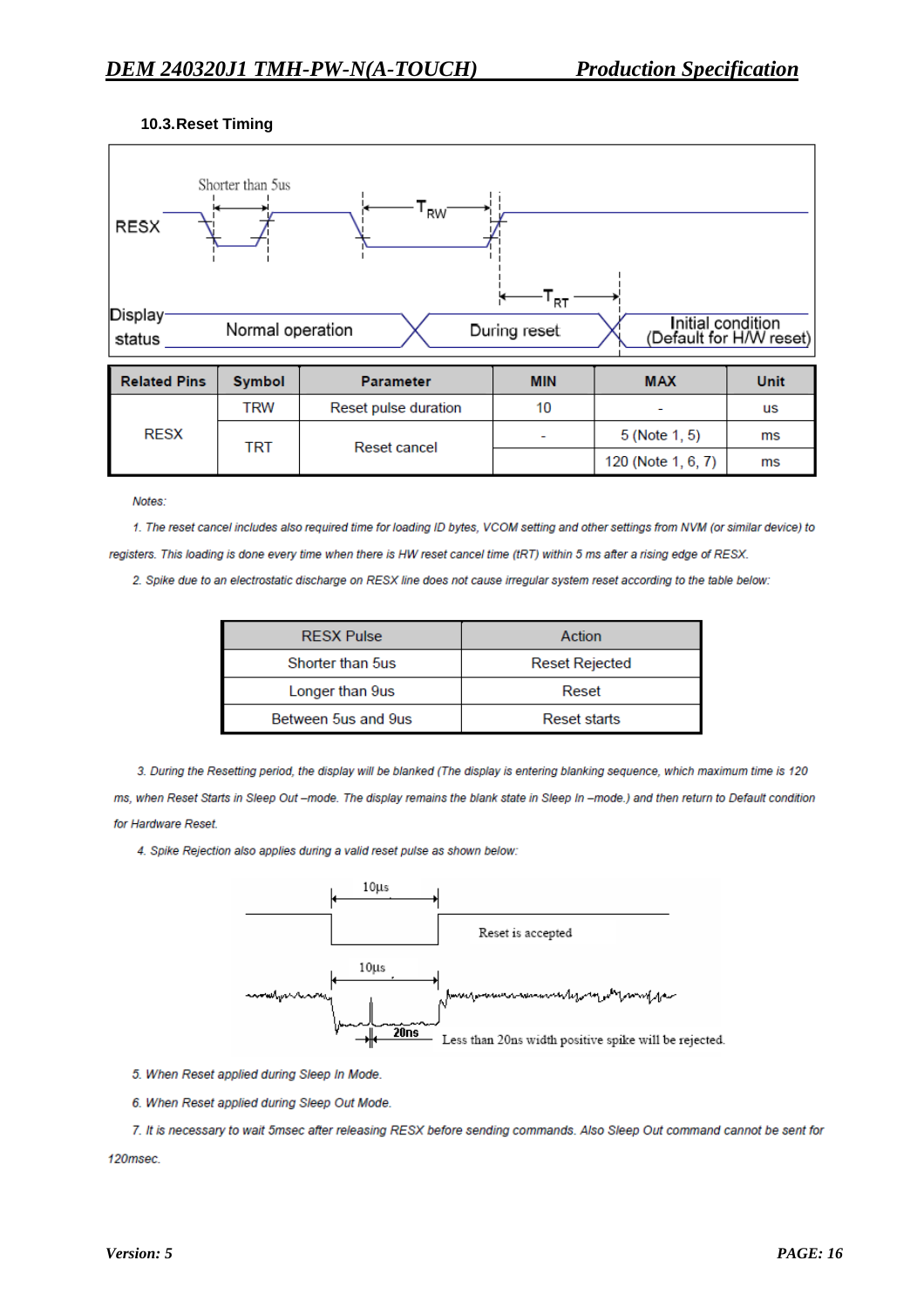# **11. Quality Assurance**

#### **11.1. Purpose**

This standard for Quality Assurance assures the quality of LCD module products supplied to customer.

#### **11.2. Standard for Quality Test**

- 11.2.1. Sampling Plan: GB2828.1-2012 Single sampling, general inspection level II
- 11.2.2. Sampling Criteria: Visual inspection: AQL 1.5% Electrical functional: AQL 0.65%.
- 11.2.3. Reliability Test:

Detailed requirement refer to Reliability Test Specification.

#### **11.3. Nonconforming Analysis & Disposition**

- 11.3.1. Nonconforming analysis:
	- 11.3.1.1. Customer should provide overall information of non-conforming sample for their complaints.
	- 11.3.1.2. After receipt of detailed information from customer, the analysis of nonconforming parts usually should be finished in one week.
	- 11.3.1.3. If cannot finish the analysis on time, customer will be notified with the progress status.
- 11.3.2. Disposition of nonconforming:
	- 11.3.2.1. Non-conforming product over PPM level will be replaced.
	- 11.3.2.2. The cause of non-conformance will be analyzed. Corrective action will be discussed and implemented.

#### **11.4. Agreement Items**

Shall negotiate with customer if the following situation occurs:

- 11.4.1. There is any discrepancy in standard of quality assurance.
- 11.4.2. Additional requirement to be added in product specification.
- 11.4.3. Any other special problem.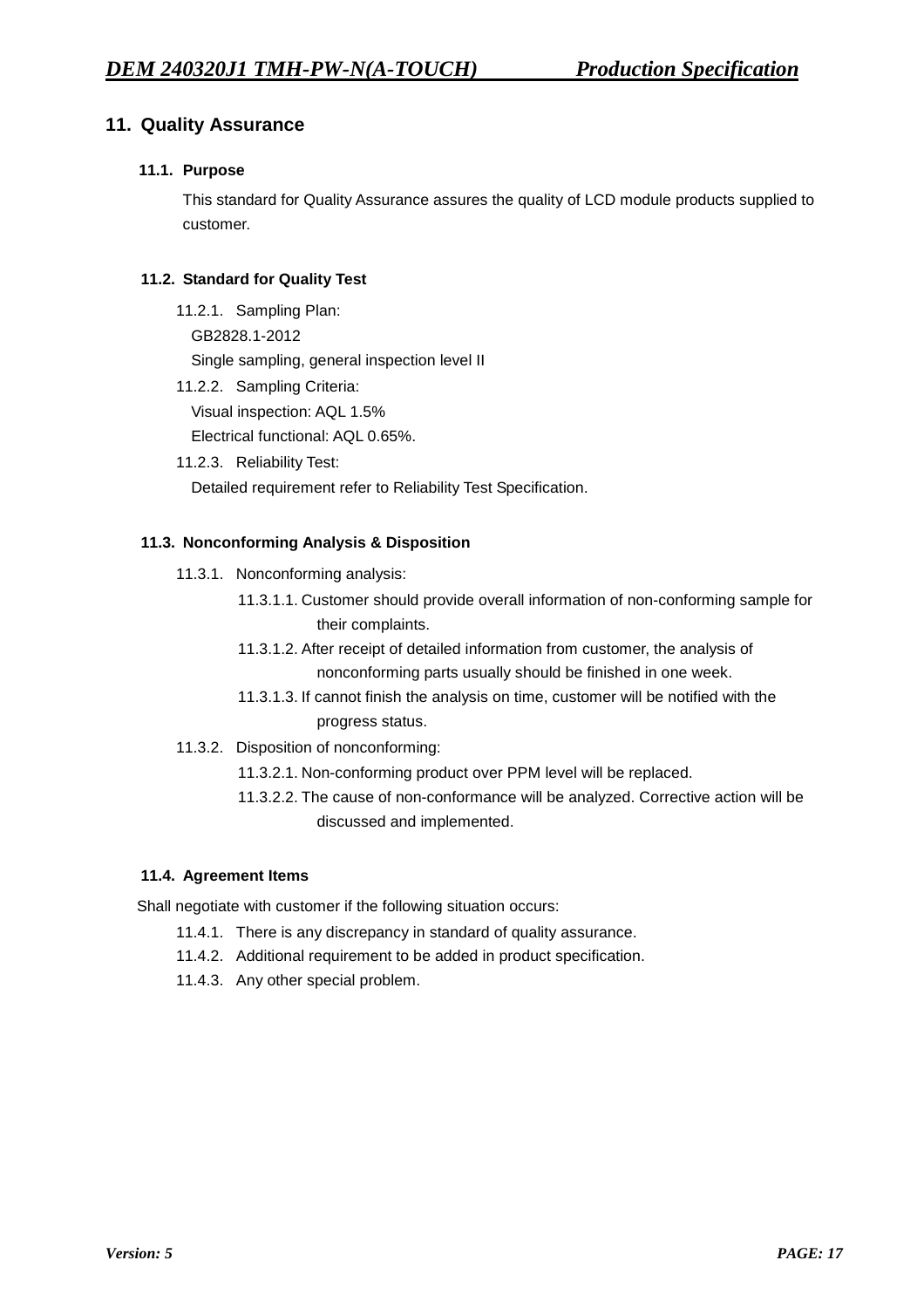#### **11.5. Standard of the Product Visual Inspection**

- 11.5.1. Appearance inspection:
	- 11.5.1.1. The inspection must be under illumination about 1000 1500 lx, and the distance of view must be at  $30 \text{cm} \pm 2 \text{cm}$ .
	- 11.5.1.2. The viewing angle should be 45° from the vertical line without reflection light or follows customer's viewing angle specifications.
	- 11.5.1.3. Definition of area: A Zone: Active Area, B Zone: Viewing Area,





- 11.5.2. Basic principle:
	- 11.5.2.1. A set of sample to indicate the limit of acceptable quality level must be
		- discussed by both us and customer when there is any dispute happened.
	- 11.5.2.2. New item must be added on time when it is necessary.

#### **11.6. Inspection Specification**

| <b>No</b> | Item                                                                                                                                          | Criteria (Unit: mm)                                                                       |                                                      |                                                                                                                 |                |                                                                                    |  |
|-----------|-----------------------------------------------------------------------------------------------------------------------------------------------|-------------------------------------------------------------------------------------------|------------------------------------------------------|-----------------------------------------------------------------------------------------------------------------|----------------|------------------------------------------------------------------------------------|--|
| 01        | Black /<br>White spot<br>Foreign<br>material<br>(Round<br>type)<br>Pinholes<br><b>Stain</b><br>Particles<br>inside cell.<br>(Minor<br>defect) | a<br>b<br>$\varphi = (a + b)/2$<br>Distance between 2 defects should more than 3mm apart. |                                                      | <b>Size</b><br>$\phi \leq 0.10$<br>$0.10 < \phi \leq 0.15$<br>$0.15 < \phi \leq 0.25$<br>$0.25 < \phi$<br>Total | Area           | Acc. Qty<br>Ignore<br>2<br>1<br>$\mathbf 0$<br>no include<br>2<br>$\phi \leq 0.10$ |  |
| 02        | Electrical<br>Defect<br>(Minor                                                                                                                | Bright dot<br>Dark dot<br><b>Total dot</b><br>Mura                                        | Display Area<br>$\Omega$<br>$N \leq 2$<br>$N \leq 2$ | Total<br>$\Omega$<br>$N \leq 2$<br>$N \leq 2$<br>Not visible through 5% ND filters.                             | Note1<br>Note2 |                                                                                    |  |
|           | defect)                                                                                                                                       | Remark:                                                                                   |                                                      | 1. Bright dot caused by scratch and foreign object accords to item 1.                                           |                |                                                                                    |  |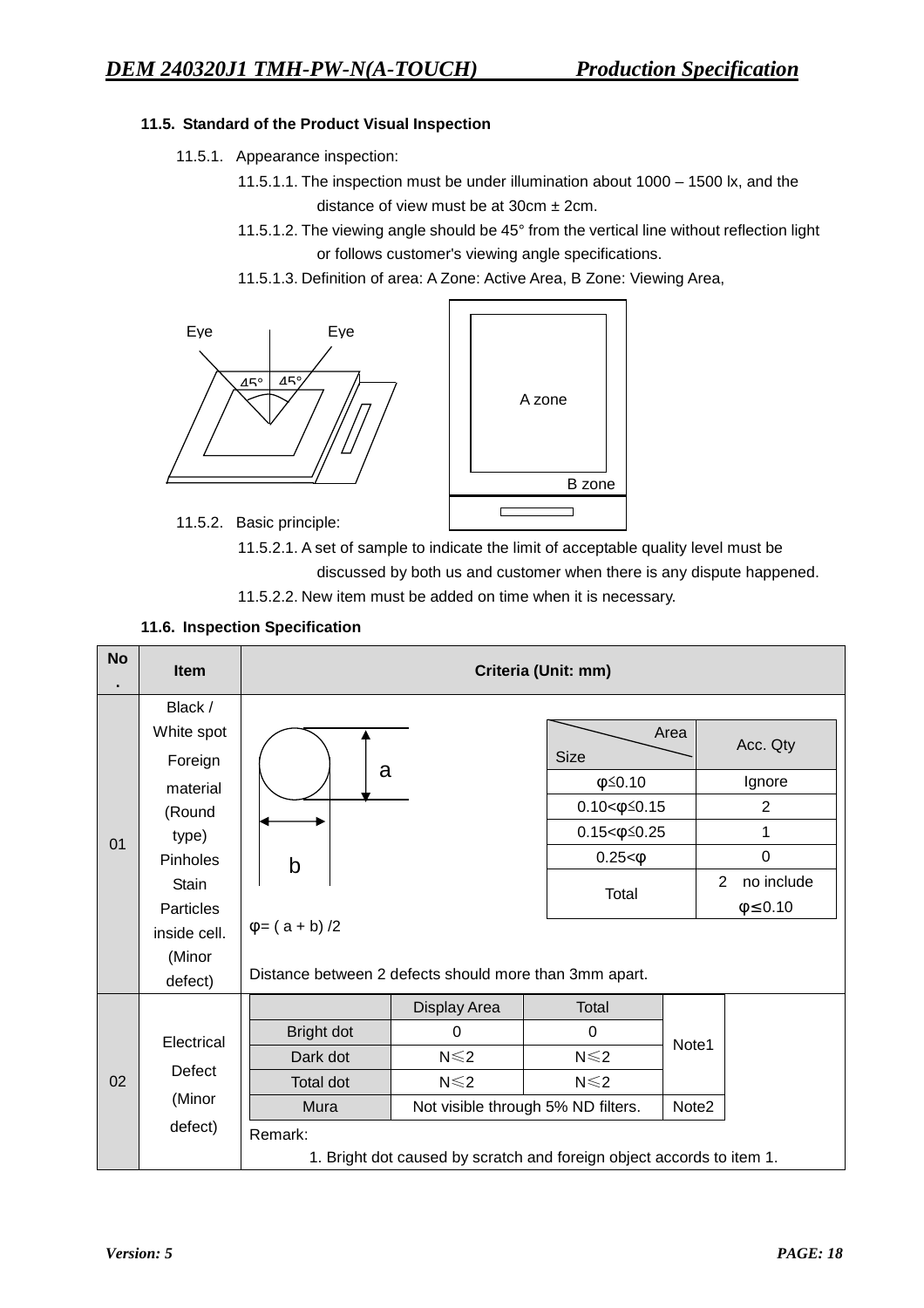| 03 | <b>Black and</b><br>White line<br>Scratch<br>Foreign |                                                                               | W     |                                                                      |                                                         |                         |  |
|----|------------------------------------------------------|-------------------------------------------------------------------------------|-------|----------------------------------------------------------------------|---------------------------------------------------------|-------------------------|--|
|    | material<br>(Line type)                              | Length                                                                        |       | Width                                                                | A c. Qty                                                |                         |  |
|    | (Minor                                               | $\sqrt{2}$                                                                    |       | $W \leq 0.03$                                                        | Ignore                                                  |                         |  |
|    | defect)                                              | $L \leq 2.5$                                                                  |       | $0.03 < W \leq 0.05$                                                 | 3                                                       |                         |  |
|    |                                                      | $L \leq 2.5$                                                                  |       | $0.05 < W \leq 0.10$                                                 | $\overline{2}$                                          |                         |  |
|    |                                                      | /                                                                             |       | $0.1 \leq W$                                                         |                                                         |                         |  |
|    |                                                      |                                                                               | Total |                                                                      | 3                                                       |                         |  |
|    |                                                      | Distance between 2 defects should more than 3mm apart. Scratches not viewable |       |                                                                      |                                                         |                         |  |
|    |                                                      | through the back of the display are acceptable.                               |       |                                                                      |                                                         |                         |  |
| 04 | <b>Glass Crack</b><br>(Minor<br>defect)              | Crack is potential to enlarge, any type is not allowed.                       |       |                                                                      |                                                         |                         |  |
|    | Glass                                                | Chipping Pad Area:                                                            |       |                                                                      |                                                         |                         |  |
|    | (Minor defect)                                       |                                                                               |       |                                                                      |                                                         |                         |  |
|    |                                                      |                                                                               |       |                                                                      | Length and Width                                        | Acc. Qty                |  |
| 05 |                                                      |                                                                               |       |                                                                      | c > 3.0, b < 1.0                                        | 1<br>3                  |  |
|    |                                                      |                                                                               |       | $c<$ 3.0, $b<$ 1.0<br>a <glass td="" thickness<=""><td></td></glass> |                                                         |                         |  |
|    |                                                      |                                                                               |       |                                                                      |                                                         |                         |  |
|    | Glass                                                | Chipping Rear of Pad Area:                                                    |       |                                                                      |                                                         |                         |  |
|    | (Minor defect)                                       |                                                                               |       |                                                                      |                                                         |                         |  |
|    |                                                      |                                                                               |       |                                                                      | Length and Width                                        | Acc. Qty                |  |
| 06 |                                                      |                                                                               |       |                                                                      | c > 3.0, b < 1.0<br>c < 3.0, b < 1.0                    | 1<br>$\overline{2}$     |  |
|    |                                                      |                                                                               |       |                                                                      | c < 3.0, b < 0.5                                        | $\overline{\mathbf{4}}$ |  |
|    |                                                      |                                                                               |       |                                                                      | a <glass td="" thickness<=""><td></td><td></td></glass> |                         |  |
|    |                                                      |                                                                               |       |                                                                      |                                                         |                         |  |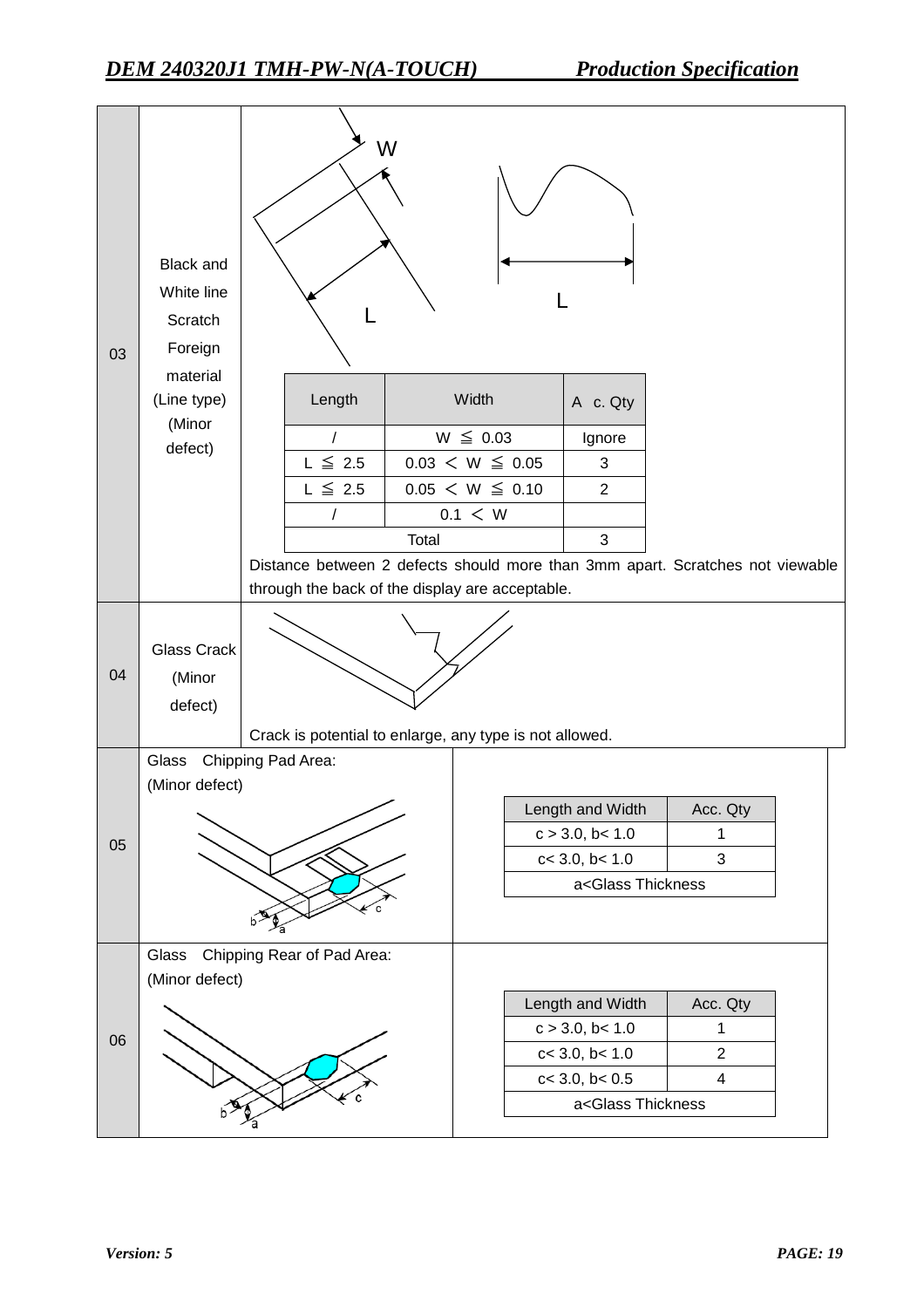|                | Chipping Except Pad Area:<br>Glass |                                                          |                |
|----------------|------------------------------------|----------------------------------------------------------|----------------|
|                | (Minor defect)                     | Length and Width                                         | Acc. Qty       |
|                |                                    | c > 3.0, b < 1.0                                         | $\mathbf{1}$   |
| 07             |                                    | c< 3.0, b< 1.0                                           | $\overline{2}$ |
|                |                                    | $c < 3.0$ , $b < 0.5$                                    | $\overline{4}$ |
|                |                                    | a <glass td="" thickness<=""><td></td></glass>           |                |
|                |                                    |                                                          |                |
|                | Glass Corner Chipping:             |                                                          |                |
|                | (Minor defect)                     |                                                          |                |
|                |                                    | Length and Width                                         | Acc. Qty       |
|                |                                    | c < 3.0, b < 3.0                                         | Ignore         |
|                |                                    | a <glass td="" thickness<=""><td></td></glass>           |                |
|                |                                    |                                                          |                |
|                |                                    |                                                          |                |
|                |                                    |                                                          |                |
|                | Glass Burr:                        |                                                          |                |
|                | (Minor defect)                     |                                                          |                |
|                |                                    | Length                                                   | Acc. Qty       |
|                |                                    | F < 1.0                                                  | Ignore         |
|                |                                    |                                                          |                |
|                |                                    |                                                          |                |
|                |                                    |                                                          |                |
|                |                                    |                                                          |                |
|                |                                    | Glass burr don't affect assemble and module              |                |
|                |                                    | dimension.                                               |                |
|                |                                    |                                                          |                |
|                |                                    |                                                          |                |
|                |                                    |                                                          |                |
|                | FPC Defect:                        |                                                          |                |
|                | (Minor defect)                     |                                                          |                |
|                |                                    | 10.1 Dent, pinhole width a <w 3.<="" td=""><td></td></w> |                |
| 08<br>09<br>10 |                                    | (w: circuitry width.)                                    |                |
|                |                                    | 10.2 Open circuit is unacceptable.                       |                |
|                |                                    | 10.3 No oxidation, contamination and distortion.         |                |
|                |                                    |                                                          |                |
|                |                                    |                                                          |                |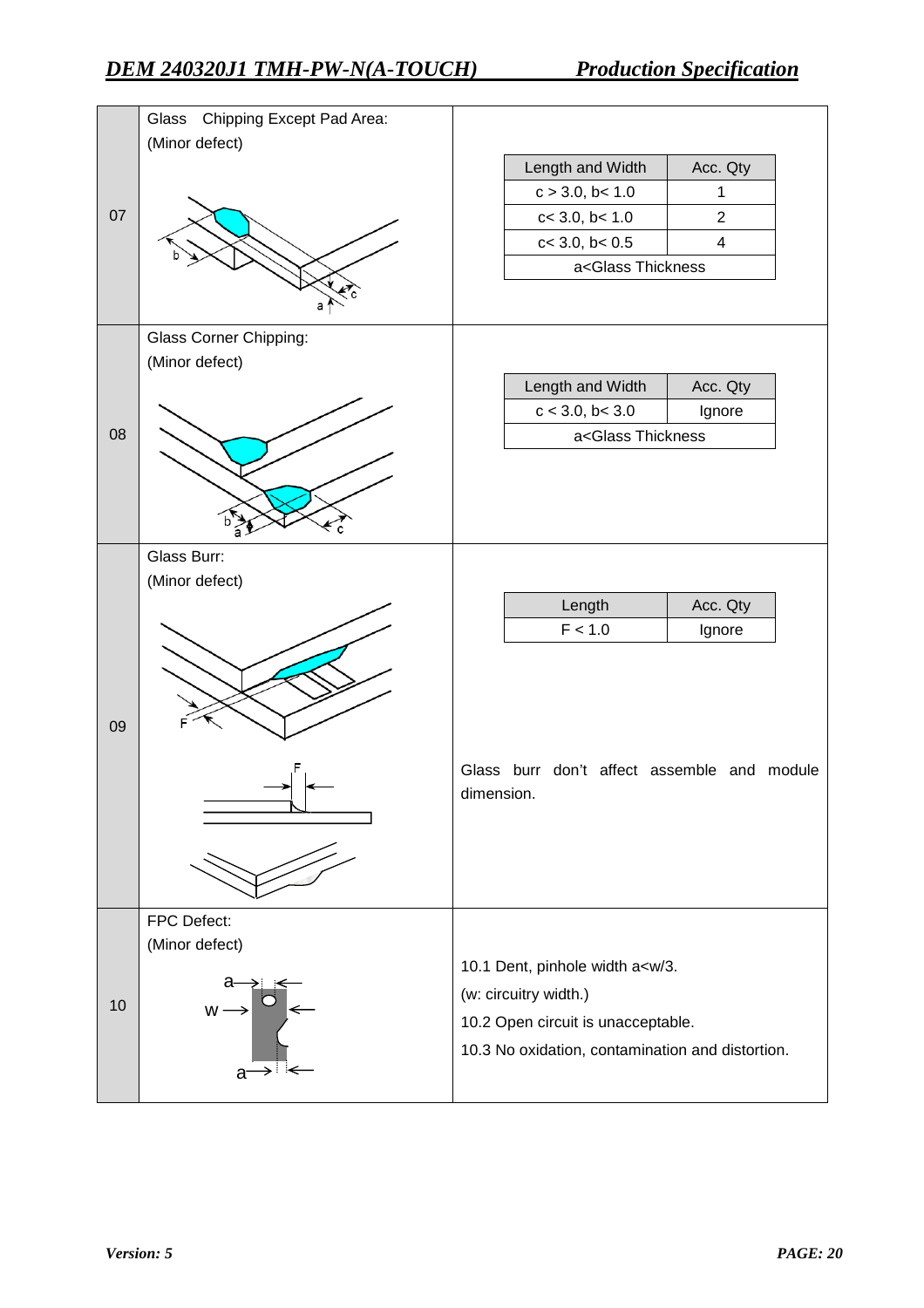|    |                            |                                                                        | Diameter                                                     | Acc. Qty |  |  |  |
|----|----------------------------|------------------------------------------------------------------------|--------------------------------------------------------------|----------|--|--|--|
| 11 | <b>Bubble on Polarizer</b> |                                                                        | $\phi \leq 0.20$                                             | Ignore   |  |  |  |
|    | (Minor defect)             |                                                                        | $0.20 < \phi \leq 0.30$                                      | 4        |  |  |  |
|    |                            |                                                                        | $0.30 < \phi \leq 0.50$                                      | 1        |  |  |  |
|    |                            |                                                                        | $0.50 < \varphi$                                             | None     |  |  |  |
|    |                            |                                                                        |                                                              |          |  |  |  |
|    |                            |                                                                        | <b>Diameter</b>                                              | Acc. Qty |  |  |  |
| 12 | Dent on Polarizer          |                                                                        | $\phi \leq 0.20$                                             | Ignore   |  |  |  |
|    | (Minor defect)             |                                                                        | $0.20 < \phi \leq 0.30$                                      | 4        |  |  |  |
|    |                            |                                                                        | $0.30 < \phi \leq 0.50$                                      | 1        |  |  |  |
|    |                            |                                                                        | $0.50 < \varphi$                                             | None     |  |  |  |
| 13 | Bezel                      |                                                                        | 13.1 No rust, distortion on the Bezel.                       |          |  |  |  |
|    |                            |                                                                        | 13.2 No visible fingerprints, stains or other contamination. |          |  |  |  |
|    |                            |                                                                        | D: Diameter W: width L: length                               |          |  |  |  |
|    |                            | 14.1 Spot: D<0.25 is acceptable                                        |                                                              |          |  |  |  |
|    |                            |                                                                        | 0.25≤D≤0.4                                                   |          |  |  |  |
|    |                            | 2dots are acceptable and the distance between defects should more than |                                                              |          |  |  |  |
|    |                            | 10 mm.                                                                 |                                                              |          |  |  |  |
| 14 | <b>Touch Panel</b>         | D>0.4 is unacceptable                                                  |                                                              |          |  |  |  |
|    |                            | 14.2 Dent: D>0.40 is unacceptable                                      |                                                              |          |  |  |  |
|    |                            | 14.3 Scratch: W≤0.03, L≤10 is acceptable,                              |                                                              |          |  |  |  |
|    |                            | $0.03 < W \leq 0.10$ , L $\leq 10$ is acceptable                       |                                                              |          |  |  |  |
|    |                            | Distance between 2 defects should more than 10 mm.                     |                                                              |          |  |  |  |
|    |                            |                                                                        | W>0.10 is unacceptable.                                      |          |  |  |  |
|    |                            |                                                                        | Touch the touch panel, cannot see the LCD ripple.            |          |  |  |  |
| 15 | LCD Ripple                 | Pen: R 0.8mm silicon rubber.                                           |                                                              |          |  |  |  |
|    |                            | <b>Operation Force: 120g</b>                                           |                                                              |          |  |  |  |
|    |                            |                                                                        | 15.1 No distortion or contamination on PCB terminals.        |          |  |  |  |
| 16 | <b>PCB</b>                 |                                                                        | 15.2 All components on PCB must same as documented on the    |          |  |  |  |
|    |                            | BOM/component layout.                                                  |                                                              |          |  |  |  |
|    |                            | 15.3 Follow IPC-A-600F.                                                |                                                              |          |  |  |  |
| 17 | Soldering                  | Follow IPC-A-610C standard                                             |                                                              |          |  |  |  |
|    |                            |                                                                        | The below defects must be rejected.                          |          |  |  |  |
|    |                            |                                                                        | 17.1 Missing vertical / horizontal segment,                  |          |  |  |  |
|    |                            | 17.2 Abnormal Display.                                                 |                                                              |          |  |  |  |
|    | <b>Electrical Defect</b>   | 17.3 No function or no display.                                        |                                                              |          |  |  |  |
| 18 | (Major defect)             |                                                                        | 17.4 Current exceeds product specifications.                 |          |  |  |  |
|    |                            | 17.5 LCD viewing angle defect.                                         |                                                              |          |  |  |  |
|    |                            | 17.6 No Backlight.                                                     |                                                              |          |  |  |  |
|    |                            | 17.7 Dark Backlight.                                                   |                                                              |          |  |  |  |
|    |                            | 17.8 Touch Panel no function.                                          |                                                              |          |  |  |  |

Remark: LCD Panel Broken shall be rejected. Defect out of LCD viewing area is acceptable.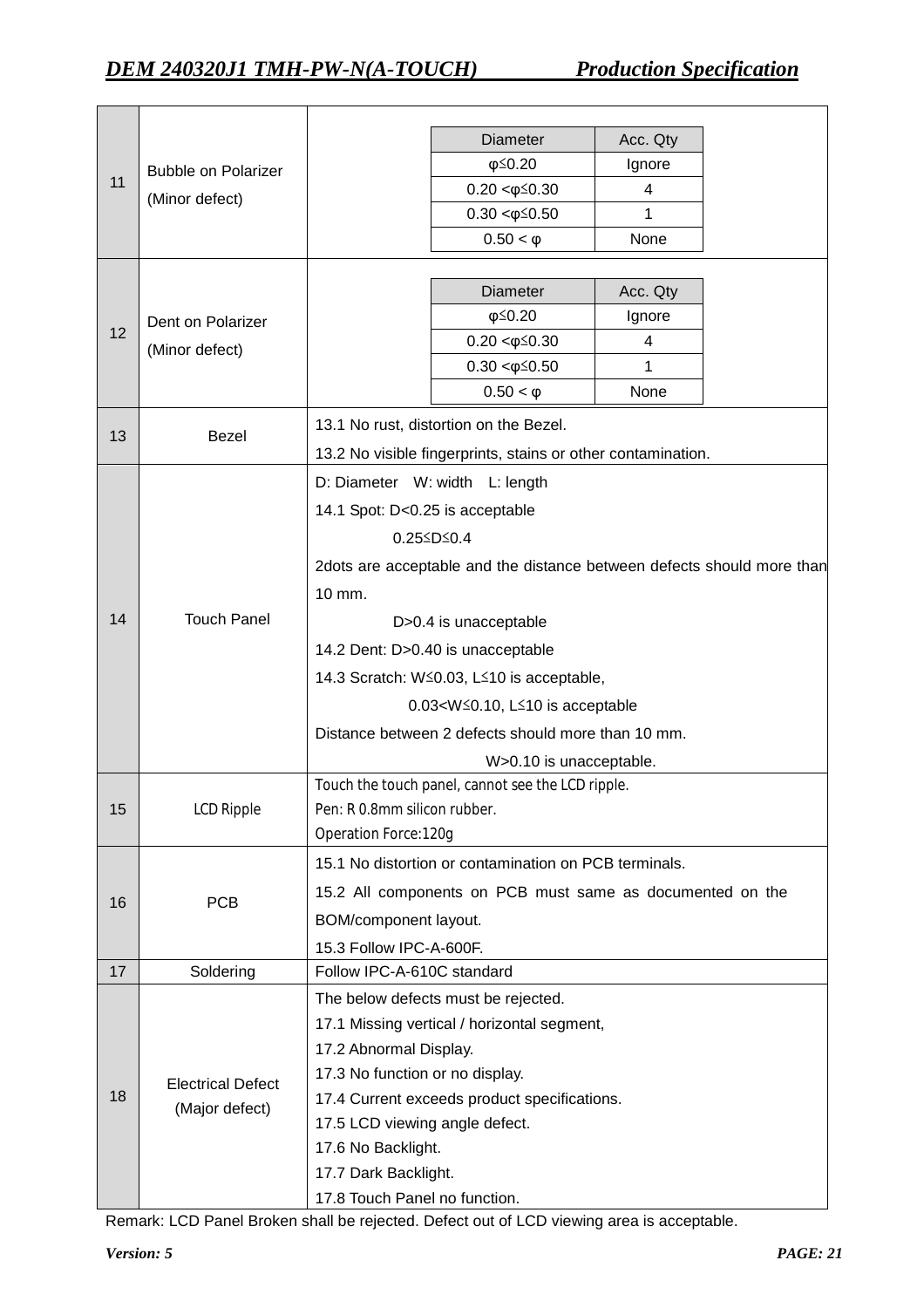#### **11.7. Classification of Defects**

- 11.7.1. Visual defects (Except no / wrong label) are treated as minor defect and electrical defect is major.
- 11.7.2. Two minor defects are equal to one major in lot sampling inspection.

#### **11.8. Identification/marking criteria**

Any unit with illegible / wrong /double or no marking/ label shall be rejected.

#### **11.9. Packaging**

- 11.9.1. There should be no damage of the outside carton box, each packaging box should have one identical label.
- 11.9.2. Modules inside package box should have compliant mark.
- 11.9.3. All direct package materials shall offer ESD protection

**Note1**: Bright dot is defined as the defective area of the dot is larger than 50% of one sub-pixel area.



Bright dot: The bright dot size defect at black display pattern. It can be recognized by 2% transparency of filter when the distance between eyes and panel is 350mm±50mm.

Dark dot: Cyan, Magenta or Yellow dot size defect at white display pattern. It can be recognized by 5% transparency of filter when the distance between eyes and panel is 350mm $\pm$ 50mm.

**Note2:** Mura on display which appears darker / brighter against background brightness on parts of display area.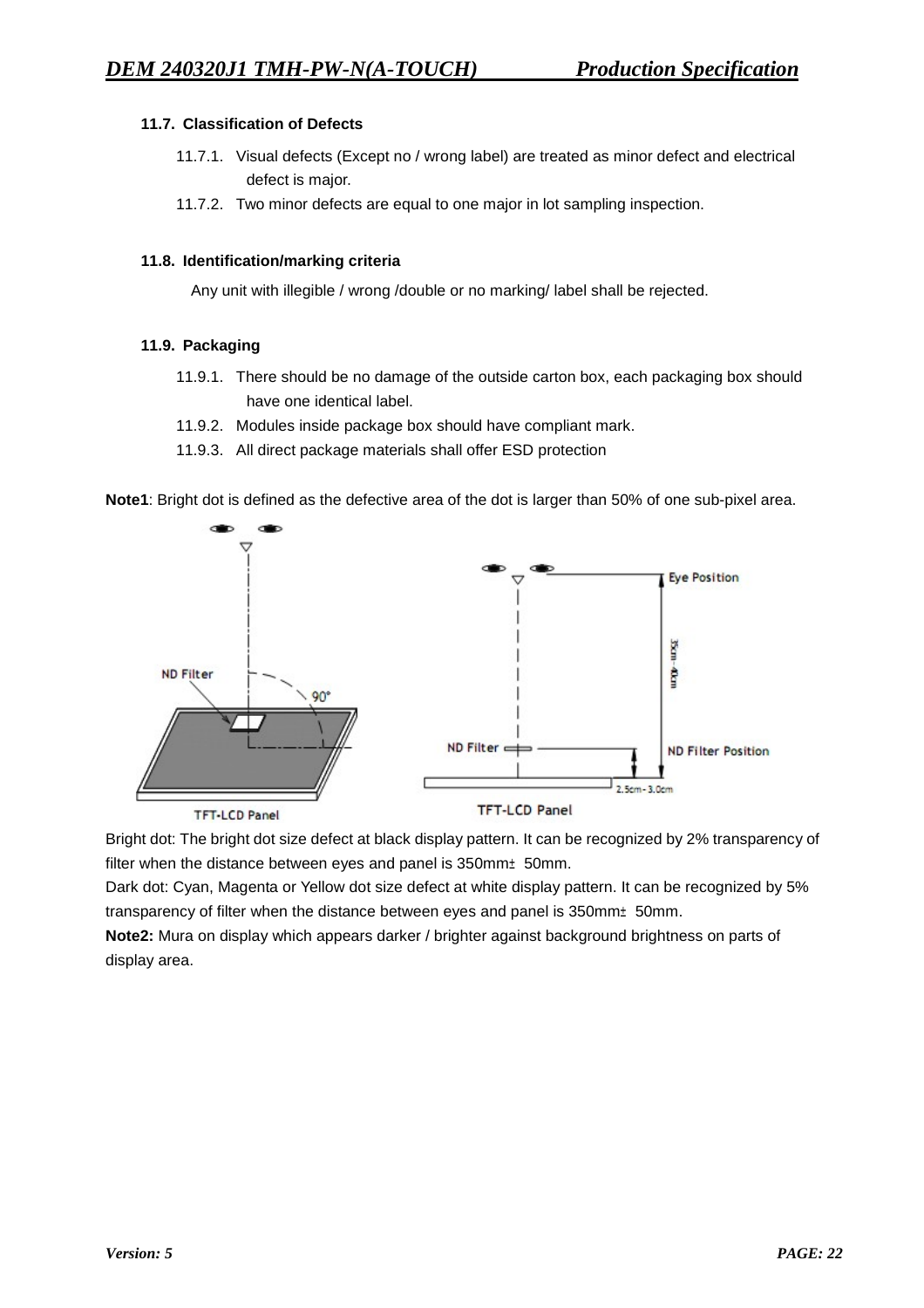# **12. Reliability Specification**

| <b>No</b>      | <b>Item</b>                         | <b>Condition</b>                                                                               | Quantity       | <b>Criteria</b>        |
|----------------|-------------------------------------|------------------------------------------------------------------------------------------------|----------------|------------------------|
| 1              | <b>High Temperature Operating</b>   | 70°C, 96Hrs                                                                                    | $\overline{2}$ | GB/T2423.2<br>$-2008$  |
| 2              | Low Temperature Operating           | $-20^{\circ}$ C, 96Hrs                                                                         | $\overline{2}$ | GB/T2423.1<br>$-2008$  |
| 3              | <b>High Humidity Storage</b>        | 50°C, 90%RH, 96Hrs                                                                             | $\overline{2}$ | GB/T2423.3<br>$-2016$  |
| 4              | <b>High Temperature Storage</b>     | 80°C, 96Hrs                                                                                    | $\overline{2}$ | GB/T2423.2<br>$-2008$  |
| 5              | Low Temperature Storage             | $-30^{\circ}$ C, 96Hrs                                                                         | $\overline{2}$ | GB/T2423.1<br>$-2008$  |
| 6              | <b>Thermal Cycling Test Storage</b> | $-20^{\circ}$ C, 60min $-70^{\circ}$ C, 60min,<br>20 cycles.                                   | $\overline{2}$ | GB/T2423.22<br>$-2012$ |
| $\overline{7}$ | Packing vibration                   | Frequency range: 10Hz~50Hz<br>Acceleration of gravity:5G<br>X, Y, Z 30 min for each direction. | $\overline{2}$ | GB/T5170.14<br>$-2009$ |
| 8              | <b>Electrical Static Discharge</b>  | Air: $\pm$ 8KV 150pF/330 $\Omega$ 5 times                                                      | $\mathbf{2}$   | GB/T17626.2            |
|                |                                     | Contact: $\pm$ 4KV 150pF/330 $\Omega$ 5 times                                                  |                | $-2018$                |
| 9              | Drop Test<br>(Packaged)             | Height:80 cm,1 corner, 3 edges,<br>6 surfaces.                                                 | $\overline{2}$ | GB/T2423.8<br>$-1995$  |

Note1. No defection cosmetic and operational function allowable.

Note2. Total current Consumption should be below double of initial value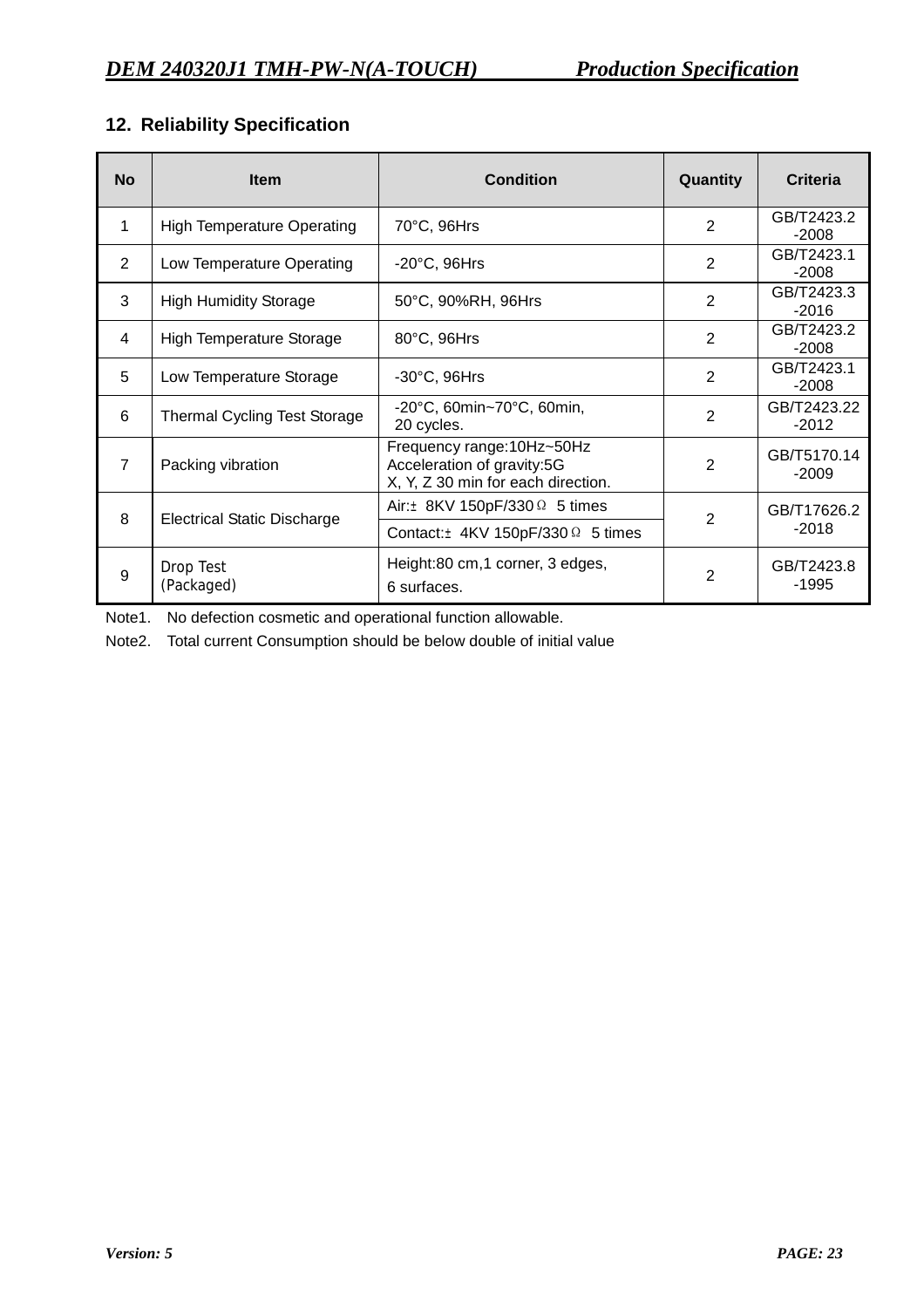# **13. Precautions and Warranty**

#### **13.1. Safety**

- 13.1.1. The liquid crystal in the LCD is poisonous. Do not put it in your mouth. If the liquid crystal touches your skin or clothes, wash it off immediately using soap and water.
- 13.1.2. Since the liquid crystal cells are made of glass, do not apply strong impact on them. Handle with care.

#### **13.2. Handling**

- 13.2.1. Reverse and use within ratings in order to keep performance and prevent damage.
- 13.2.2. Do not wipe the polarizer with dry cloth, as it might cause scratch. If the surface of the LCD needs to be cleaned, wipe it swiftly with cotton or other soft cloth soaked with petroleum IPA, do not use other chemicals.

#### **13.3. Storage**

- 13.3.1. Do not store the LCD module beyond the specified temperature ranges.
- 13.3.2. Strong light exposure causes degradation of polarizer and color filter.

#### **13.4. Metal Pin (Apply to Products with Metal Pins)**

- 13.4.1. Pins of LCD and Backlight
	- 13.4.1.1. Solder tip can touch and press on the tip of Pin LEAD during the soldering
	- 13.4.1.2. Recommended Soldering Conditions
		- Solder Type: Sn96.3~94-Ag3.3~4.3-Cu0.4~1.1

Maximum Solder Temperature: 370°C

Maximum Solder Time: 3s at the maximum temperature

Recommended Soldering Temp: 350±20°C

Typical Soldering Time: ≤3s

13.4.1.3. Solder Wetting



- 13.4.2. Pins of EL
	- 13.4.2.1. Solder tip can touch and press on the tip of EL leads during soldering.
	- 13.4.2.2. No Solder Paste on the soldering pad on the motherboard is recommended.
	- 13.4.2.3. Recommended Soldering Conditions
		- Solder type: Nippon Alimit Leadfree SR-34, size 0.5mm

Recommended Solder Temperature: 270~290°C

- Typical Soldering Time: ≤2s
- Minimum solder distance from EL lamp (body):2.0mm
- 13.4.2.4. No horizontal press on the EL leads during soldering.
- 13.4.2.5. 180° bend EL leads three times is not allowed.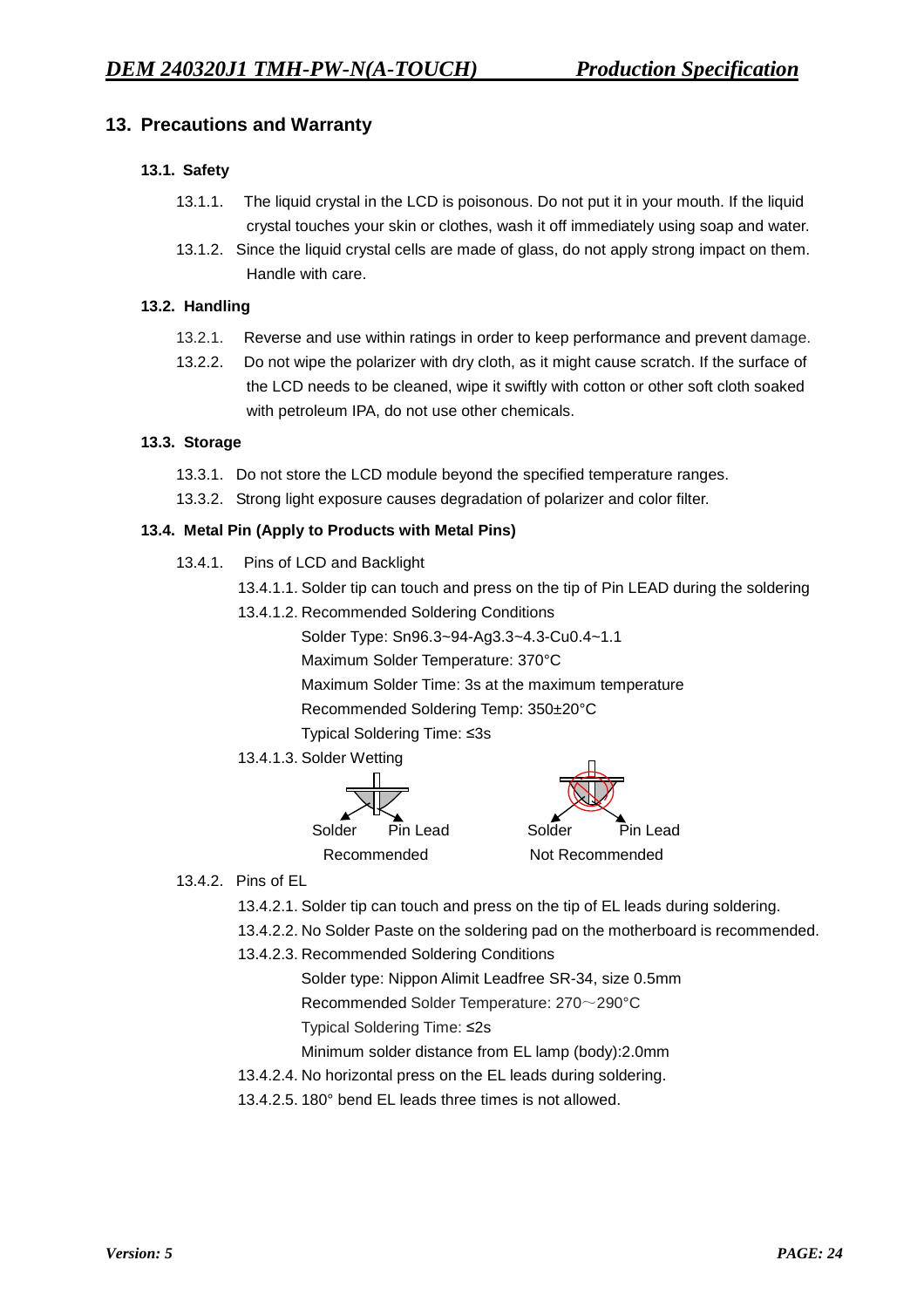#### 13.4.2.6. Solder Wetting





Recommended Not Recommended 13.4.2.7. The type of the solder iron:



Recommended Not Recommended



#### **13.5. Operation**

13.5.1. Do not drive LCD with DC voltage

13.4.2.8. Solder Pad

- 13.5.2. Response time will increase below lower temperature
- 13.5.3. Display may change color with different temperature
- 13.5.4. Mechanical disturbance during operation, such as pressing on the display area, may cause the segments to appear "fractured".
- 13.5.5. Do not connect or disconnect the LCM to or from the system when power is on.
- 13.5.6. Never use the LCM under abnormal condition of high temperature and high humidity.
- 13.5.7. Module has high frequency circuits. Sufficient suppression to the electromagnetic interface shall be done by system manufacturers. Grounding and shielding methods may be important to minimize the interference.
- 13.5.8. Do not display the fixed pattern for long time(we suggest the time not longer than one hour) because it may develop image sticking due to the TFT structure.

#### **13.6. Static Electricity**

- 13.6.1. CMOS LSIs are equipped in this unit, so care must be taken to avoid the electro-static charge, by ground human body, etc.
- 13.6.2. The normal static prevention measures should be observed for work clothes and benches.
- 13.6.3. The module should be kept into anti-static bags or other containers resistant to static for storage.

#### **13.7. Limited Warranty**

- 13.7.1. Our warranty liability is limited to repair and/or replacement. We will not be responsible for any consequential loss.
- 13.7.2. If possible, we suggest customer to use up all modules in six months. If the module storage time over twelve months, we suggest that recheck it before the module be used.
- 13.7.3. After the product shipped, any product quality issues must be feedback within three months, otherwise, we will not be responsible for the subsequent or consequential events.